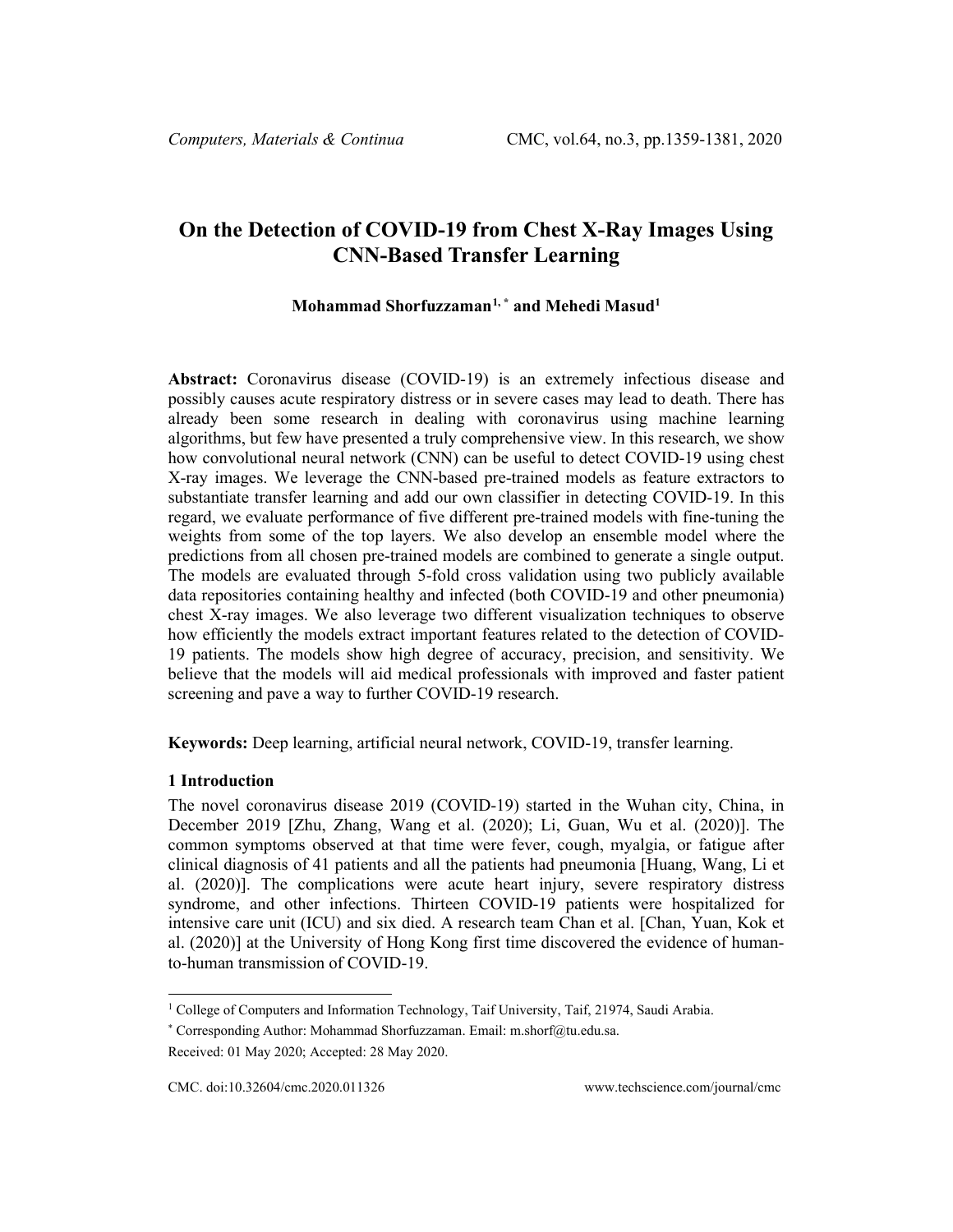Now, COVID-19 has turned into a pandemic and has affected almost 209 countries and territories around the world by April 08, 2020 [Worldometer (2020)]. Fig. 1 shows the spread of COVID-19 around the world as of April 20, 2020. On  $30<sup>th</sup>$  January 2020, World Health Organization (WHO) has declared it as a Public Health Emergency of International Concern (PHEIC) [ICTV (2020)]. Unknown treatment, shortage of facilities, and stringent conditions of laboratory environment were seriously delaying precise diagnosis of suspected patients. This has created major challenges to stop the spread of the infection. Correct and fast COVID-19 diagnosis of suspected patients at the premature stage may play an important role in timely quarantine and treatment. Fast detection of COVID-19 is very important for patients' prognosis, epidemic control, and the security of public health.



**Figure 1:** Coronavirus disease (COVID-19) map [Google N. **(**2020**)**] as of April 20, 2020

Detection of nucleic acid is generally considered to identify the COVID-19 infection. Now, faster detection kits for coronavirus are available. Nevertheless, chest X-rays and computed tomography (CT) scans remain largely as an efficient modality to detect and evaluate the pneumonia severity of patients [Chen, Zhou, Dong et al. (2020)]. In the initial stage of the COVID-19 infection, thinner layer scanning is usually required as an alternative of traditional CT scan for diagnosis. This process is very time-consuming, and the radiologists become burdened that lingers early isolation and diagnosis of patients, delays patients' treatment and prognosis, and eventually, causes problem to control COVID-19 epidemic.

COVID-19 epidemic is still uncontrolled in most of the countries and number of infected cases and deaths are rising every day. Researchers are also focusing on the learning-based mechanisms for detecting COVID-19 infection. Chest X-rays and CT scans are the adopted method of imaging to diagnose COVID-19 pneumonia. This approach can be cost-effective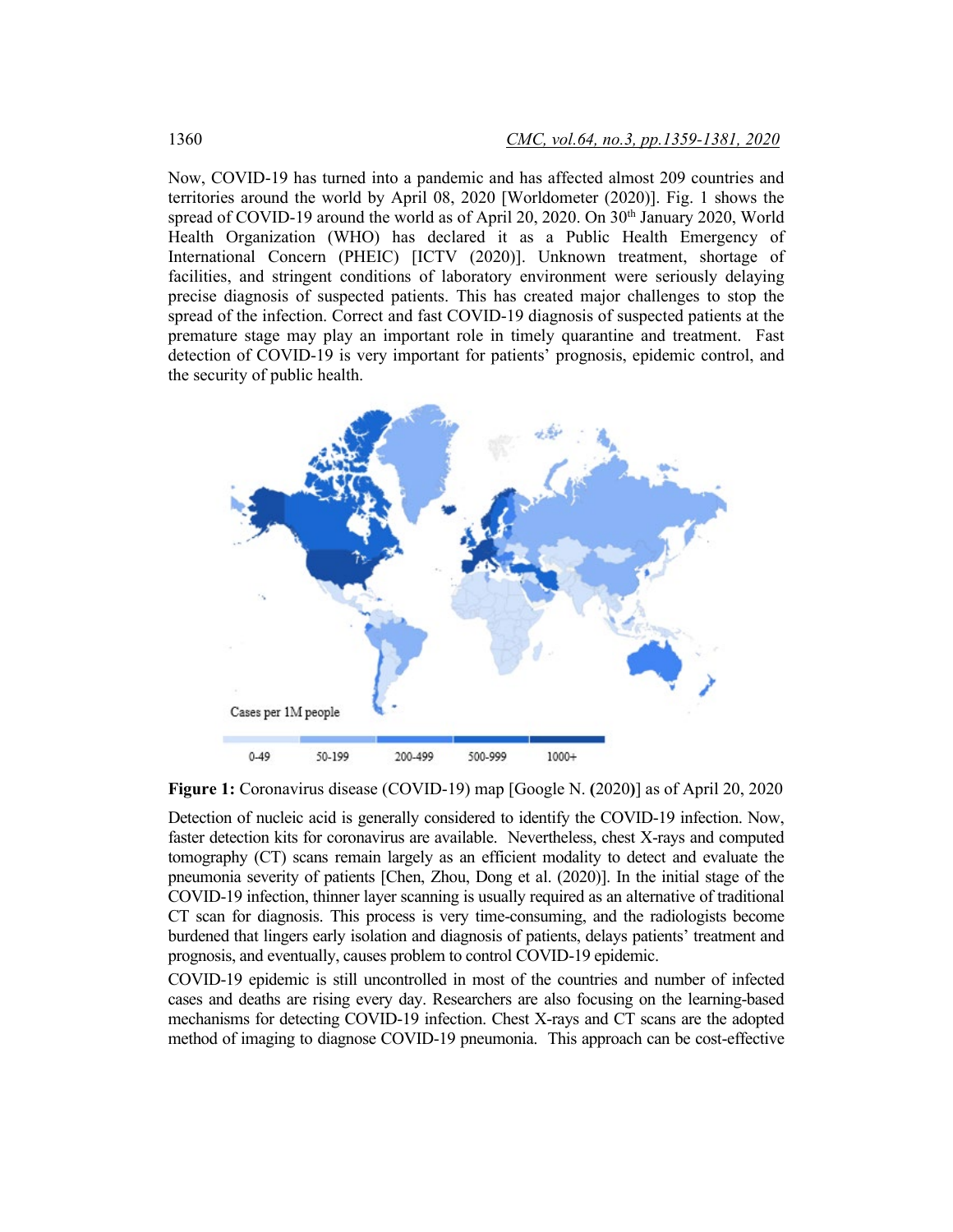and will possibly take less time to perform the test. Machine learning and computer vision technology are now largely considered in the field of medical diagnosis. Machine learning models can identify early signs of a disease by examining medical images that doctors would overlook. However, the models generally require a huge data to learn from.

Deep learning is a significant development in the domain of artificial intelligence during the last decade. It has great potential to extract minute features in image analysis [Liu, Liu and Zhang (2019)]. Hence, deep learning models are mostly considered for object recognition, image segmentation and classification, image change detection and in various areas of computer vision and image processing [Wang, Li, Zou et al. (2020); Wang, Jiang, Luo et al. (2019)]. Deep learning architecture such as CNN has extensive applications in medical image processing. A substantial amount of research has been conducted using deep learning for pulmonary nodules diagnosis, benign and malignant tumors classification, and disease prediction.

Modern deep learning techniques based on CNN are also being applied for automatic image analysis in medical fields to facilitate clinical treatment [Celik, Talo and Yildirim (2020); Saba, Mohamed, El-Affendi et al. (2020); Yildirim, Talo, Ay et al. (2019)]. Large amount of data is often required to train these deep learning models with longer training period. However, one of the major hindrances faced by the researchers in medical data analysis is the limited availability of datasets. Transfer learning has been proven to be very useful in such scenario [Raghu, Zhang, Kleinberg et al. (2019); Ravishankar, Sudhakar, Venkataramani et al. (2016); Yosinski, Clune, Bengio et al. (2014)]. With transfer learning, knowledge learned from a deep learning model trained on a very large dataset is utilized in the target model to solve a similar problem. In other words, choose a model trained on a large dataset and apply its knowledge to a model with smaller dataset in a new domain.

In the context of computer vision and deep learning, off-the-shelf pre-trained models constitute the core of transfer learning. These pre-trained models are based on large CNNs with significant depth and can learn hierarchical feature representations automatically. A typical CNN consists of a convolutional base created from a stack of convolutional and pooling layers and a classifier comprising of fully connected layers. The idea is that lower level convolutional layers compute mostly general high-level features that are similar across different images and can be reused. On the other hand, some of the upper level layers compute features that are specific to the chosen dataset. In this paper, we used a suit of pre-trained models built to solve computer vision problems which are trained on data from the ImageNet challenge [Canziani, Paszke and Culurciello (2016); Deng, Dong, Socher et al. (2009)]. There are two common strategies (as shown in Fig. 2) to use these pre-trained models for image classification problems: i) using the pretrained models as feature extractors without fine-tuning, and ii) using the pre-trained models after fine-tuning. We have adopted the second approach where we decided to fine-tune the models by re-training one third of the layers towards the upper level rather than re-train the models entirely. Consequently, we obtain fine-tuned pre-trained models with improved performance and reduced training time. We have used five different finetuned pre-trained models and analyzed their performance. Thereafter, we employed an ensemble model where the predictions from all chosen pre-trained models are combined to generate a single output.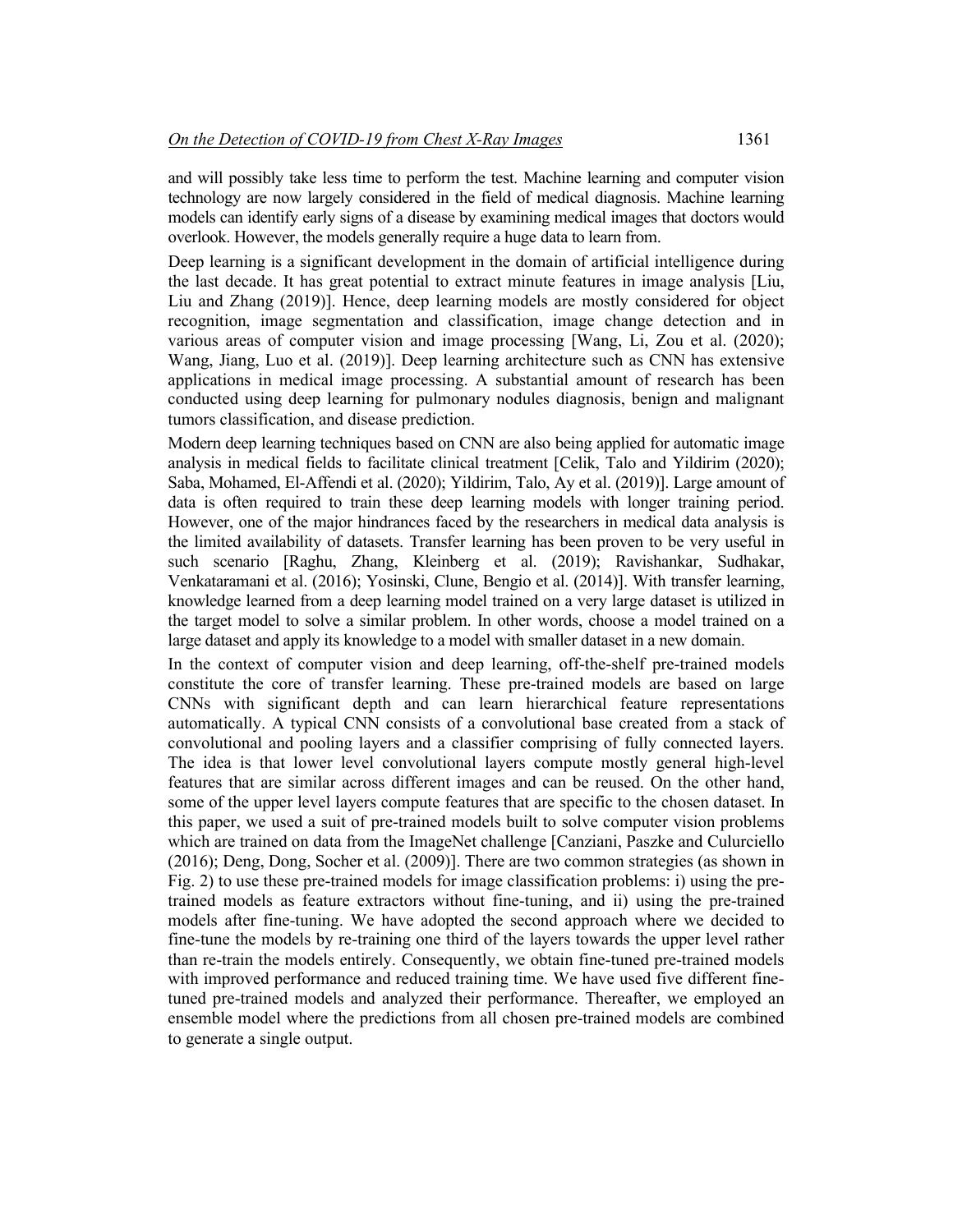

**Figure 2:** Strategies to use pre-trained models: (a) Freeze the convolutional base, (b) Train some upper-level layers and leave others frozen

To evaluate the performance of the models used in this study, we have prepared an image dataset by collecting chest X-ray images of COVID-19 positive cases in addition to healthy and non-COVID pneumonia cases from two publicly available data sources [Cohen (2020); Kermany, Goldbaum, Valentim et al. (2018)]. Thus, the studied models are expected to effectively identify COVID-19 patients from other non-COVID pneumonia patients and healthy population. Moreover, we investigated by using two different visualization techniques that our models can extract important features (also called imaging biomarkers) related to coronavirus infection that will help health practitioners gain profound understanding associated to the detection of COVID-19 patients.

The rest of the paper is organized as follows. 'Related work' section reviews the state-of-theart techniques used in COVID-19 detection. 'Materials and methods' provide detailed description of our model, its configuration, dataset used, and performance evaluation metrics. 'Results and discussion' section presents the performance results obtained by the proposed models, qualitative analysis through visualization techniques, and state-of-the-art comparison. Finally, the paper concludes with 'Conclusions' and outlines some potential future work.

#### **2 Related work**

After the outbreak of COVID-19, a handful of related research has been conducted. We can categorize the areas of COVID-19 research as: (i) recommend antiviral drugs; (ii) forecast rates of infected patients and patient prognosis for facilitating healthcare service providers to prepare for better healthcare actions and find resources; (iii) develop COVID-19 diagnostic tools to predict coronavirus from chest X-rays or CT images; (iv) mining social media data to better understand the coronavirus spread pattern in the areas and countries. In the following, we discuss some of the research progress. Deep learning techniques are being applied by researchers to model molecules or molecular interactions. In particular,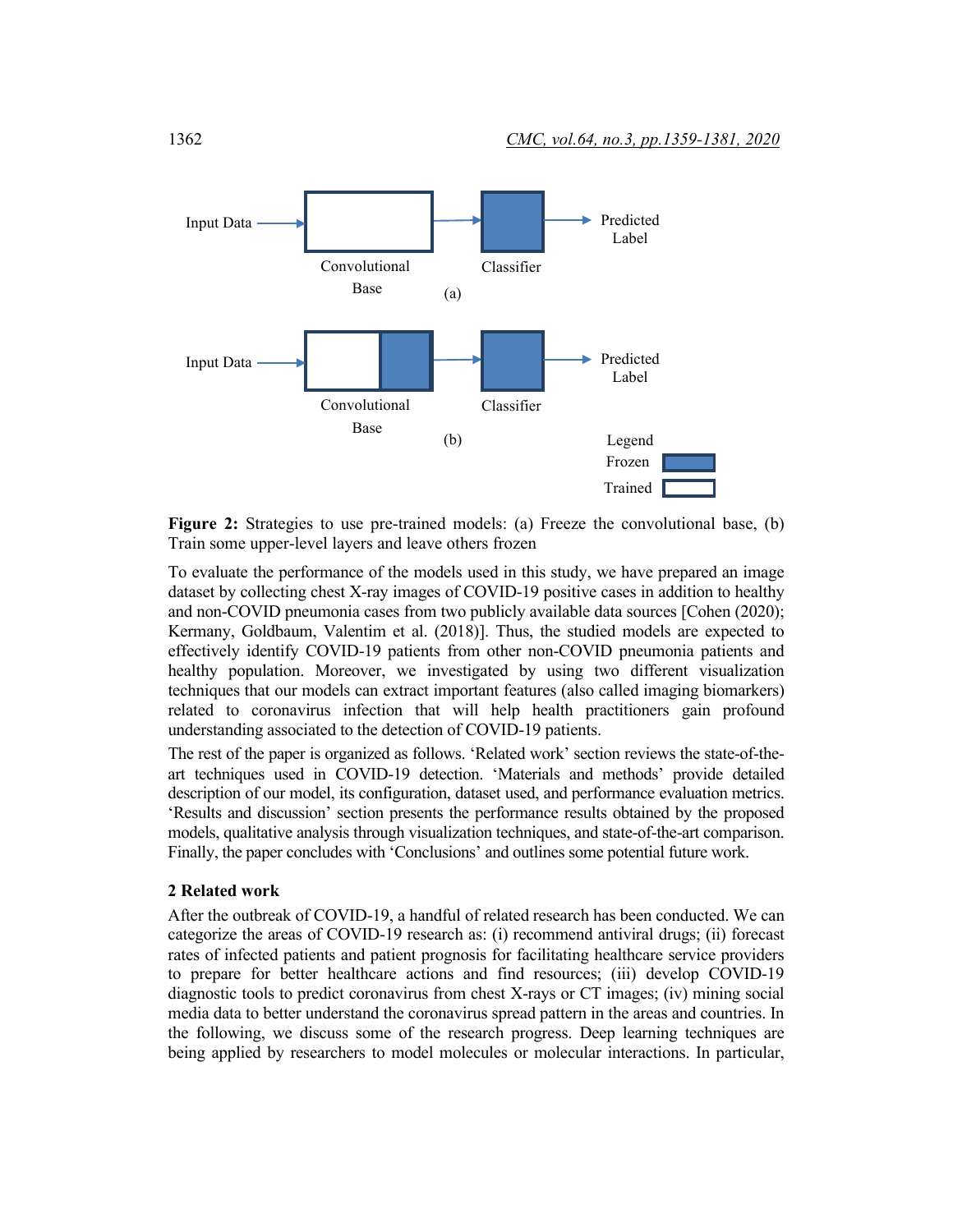they are trying to identify the features that might possibly enable them to discover the vaccines or an operative antiviral. Zhang et al. [Zhang, Saravanan and Yang (2020)] made an effort to come up with an antiviral from other current antiviral using a deep learning model with a hope to benefit patients with coronavirus infection. They have used DenseNet transfer learning model to anticipate contacts of protein-ligand. They used coronavirus's RNA sequences in addition to chemical compounds to recommend the best possible drug. Bo et al. [Bo, Bonggun, Yoonjung et al. (2020)] proposed a model that works based on calculating affinity values between COVID-19 target proteins and commercially available antiviral drugs to identify the drug that works the best.

There has been some research to develop methods to model the coronavirus spread. Majority of the techniques work primarily based on shallow approaches for predicting spread of disease and mortality of patients. Hence, machine learning and deep learning-based models can play a significant role to obtain better results. Yan et al. [Yan, Zhang, Xiao et al. (2020)] presented a machine model which works based XG-Boost technique to predict the probability of survival for a COVID-19 infected patient considering some vital factors such as patient's age. This aids health provides to decide whether the patient needs intensive care or not. In a subsequent effort, Fong et al. [Fong, Li, Deyet et al. (2020)] developed a machine learning model to predict early outbreak of COVID-19 leveraging various different techniques such as data augmentation, model ensemble, and parameter fine-tuning to attain the maximum possible accuracy. Anastassopoulou et al. [Anastassopoulou, Lucia, Athanasios et al. (2020)] presented a model to forecast coronavirus spread in Hubei, China, by estimating the key epidemiological parameters using the publicly available data for a period of one month. Ran [Ran (2020)] proposed a model that can predict the spread of the virus with high accuracy for a short period such as one day. The model used Kalman filter algorithm that can demonstrate a future trend in the spread of the virus.

Chakraborty [Chakraborty (2020)] proposed a deep learning approach to detect COVID-19 using chest X-ray images. The reason is that chest X-ray images are more accessible than obtaining CT scans particularly in remote and rural areas. The model performance was significant even with the small dataset. However, the model is neither generalized nor fine-tuned. We believe that better results can be obtained with fine tuning the model and generalizing the model with more data. In an earlier open source research effort, COVID-Net [Wang and Wong (2020)] was proposed which is based on a CNN-based deep learning model for COVID-19 detection using chest X-ray images. However, the model uses a relatively fewer number (less than 100) of COVID-19 images for training and testing the model's performance in addition to about 16,000 images of normal and pneumonia categories. Furthermore, Apostolopoulos et al. [Apostolopoulos and Mpesiana (2020)] presented a subsequent study on COVID-19 detection using transfer learning with chest X-ray images from open source data repositories.

CT scan-based diagnosis of pneumonia cases related to coronavirus can potentially reduce diagnosis time and facilitate improved treatment. Radiologists become burdened quickly with large numbers of patients with ICUs. Deep learning techniques using CT scans can easily reduce the burden. There has been some research conducted on CT scanbased images.

Chen et al. [Chen, Wu, Zhang et al. (2020)] considered a UNet++ for extracting relevant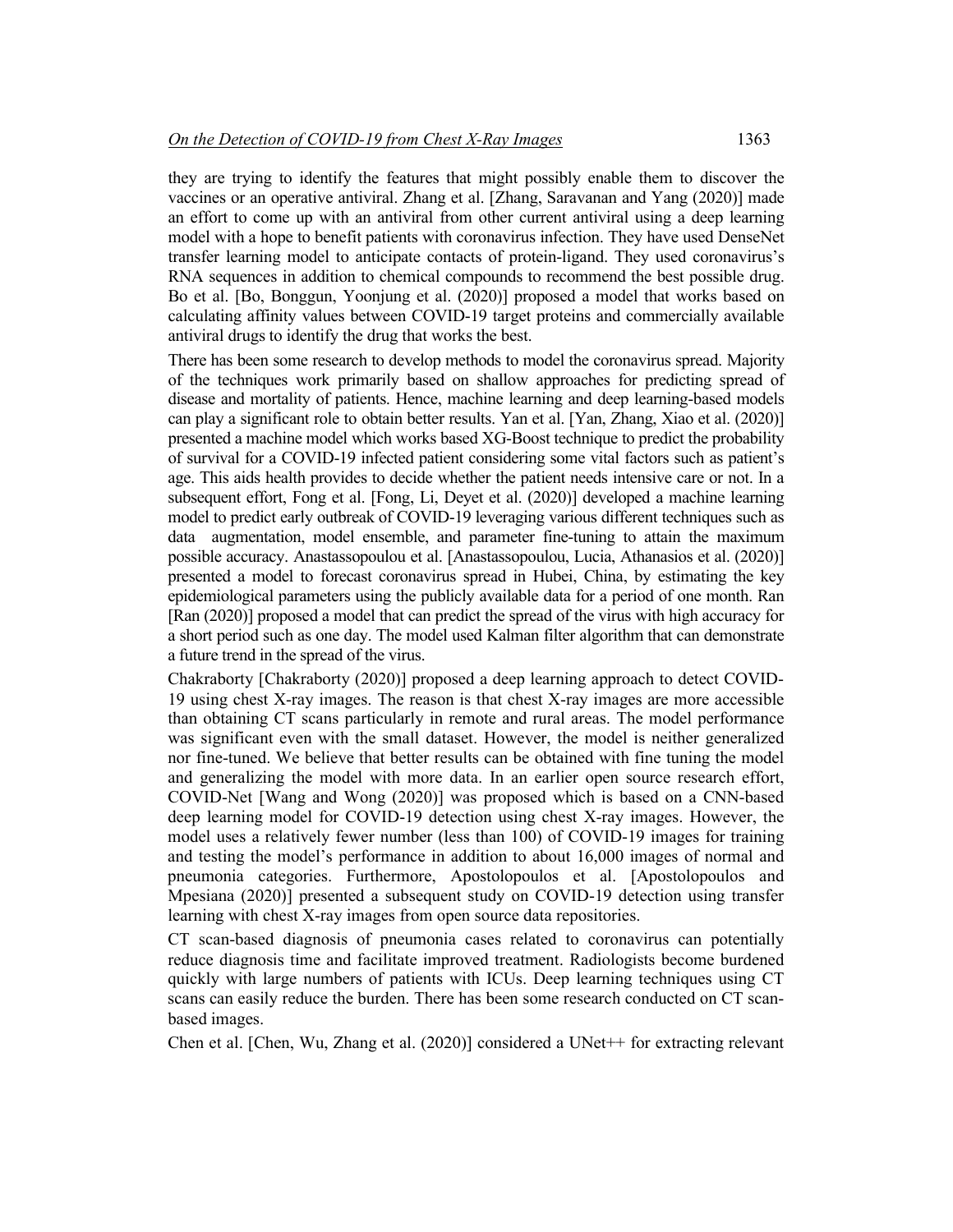features from CT scans for classification. The model is trained on 40 k scans from 106 patients. The model performed well with respect to precision and recall. Specifically, the model shows 100% sensitivity, 93.55% specificity, 95.24% accuracy, 84.62% PPV, and 100% NPV on a patient level analysis. Using the model, radiologists' reading time greatly reduced by 65%. However, the model needs to be tested with more cases.

Wang et al. [Wang, Kang, Ma et al. (2020)] developed a deep learning technique to produce COVID-19's graphical features from COVID-19 radiographical changes in CT images for providing a medical diagnosis before the pathogenic test, hence saving crucial time for controlling disease. Authors applied their model on 1065 CT images in which there are 325 images pathogen-confirmed COVID-19 cases with other 740 images of viral pneumonia, previously diagnosed.

Xu et al. [Xu, Jiang, Ma et al. (2020)] proposed a similar approach as in Wang et al. [Wang, Kang, Ma et al. (2020)]. However, they used a relatively larger number of patients. The samples were collected from 509 patients that include 175 healthy ones from three hospitals in China. The precision and recall values obtained were considerably lower than in Xu et al. [Xu, Jiang, Ma et al. (2020)].

Jiang et al. [Jiang, Coffee, Bari et al. (2020)] proposed an algorithmic solution to identify COVID-19 clinical characteristics and developed an AI capability tool to predict patients' severe outcomes at the initial stage including the possibility of developing acute respiratory distress syndrome.

At present, the WWW can be employed to monitor diseases using search engines and social networking sites. Tracking the trends of different diseases can be possible between seven to ten days faster than the government agencies [Alessa and Faezipour (2018)]. Social media contains huge information about symptoms and spread of the disease. This can help administration to take actions based on geographical locations such as areas and cities. Despite this, little research has been reported so far that works based on social media information.

# **3 Materials and methods**

# *3.1 Pre-trained CNN models*

We have used the following CNN-based pre-trained predictive models to detect COVID-19 cases from chest X-ray images: (a) VGG16 [Simonyan and Zisserman (2014)]; (b) ResNet50V2 [He, Zhang, Ren et al. (2016)]; (c)) Xception [Chollet (2017)]; (d) MobileNet [Howard, Zhu, Chen et al. (2017)]; (e) DenseNet121 [Huang, Liu and Weinberger (2016)]. VGG16 architecture was introduced by researchers from Oxford University which uses 3×3 convolutional layers in increasing depth and max pooling layers to reduce volume size. It has two fully connected layers consisting each layer of 4096 nodes and achieves 92.7% test classification accuracy on the ImageNet dataset posed by ILSVRC-2012 classification challenge which contains more than 14 million images from over 20,000 categories. It contains 16 weight layers achieving performance improvement over its pioneer AlexNet [Krizhevsky, Sutskever and Hinton (2017)] by using multiple smaller sized filters. The ResNet50V2 model is based on the concept of deep residual learning which effectively addresses the vanishing gradient problem in deeper networks which dictates that with increasing depth (in traditional sequential network such as VGG), accuracy gets saturated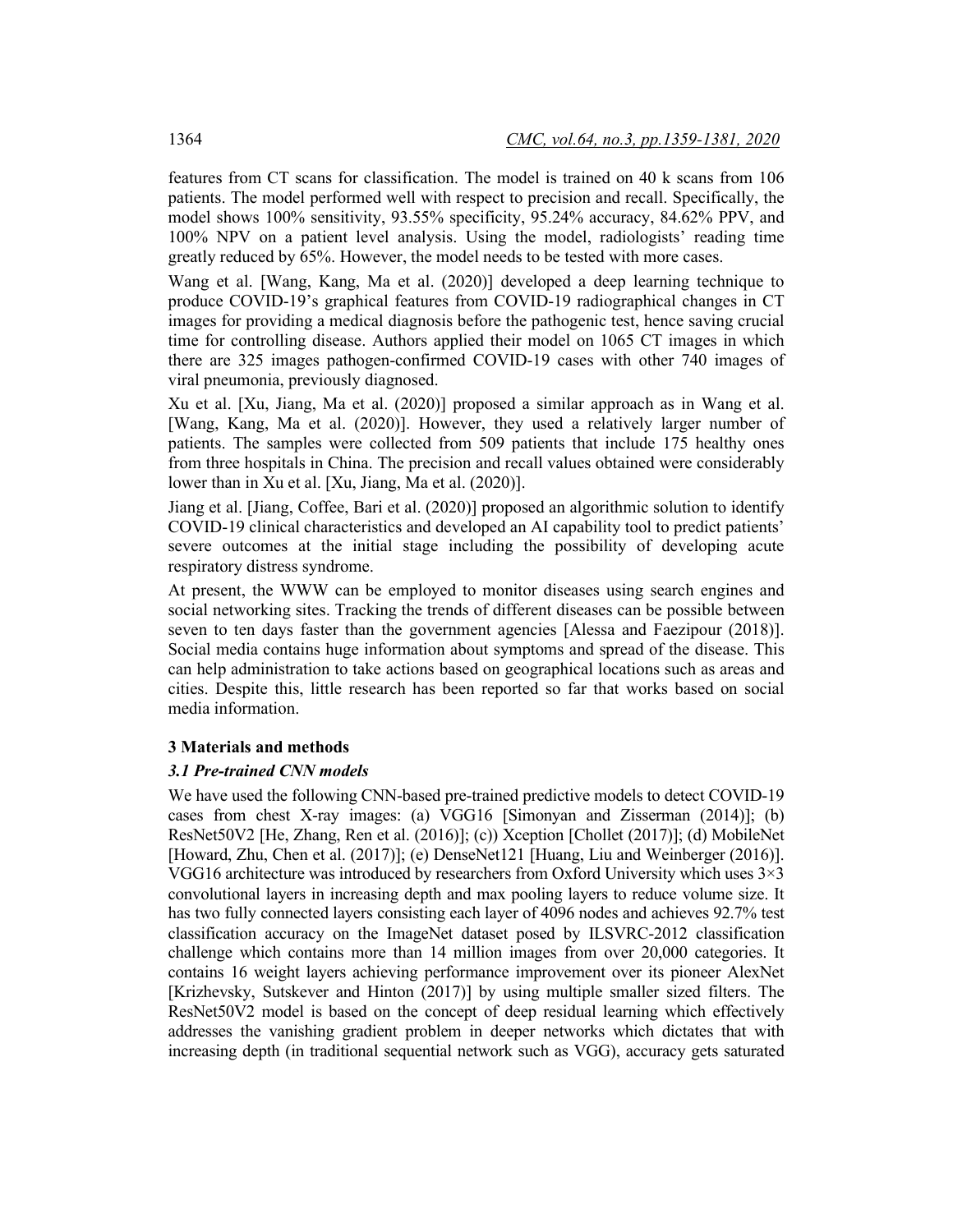and drops abruptly. In residual learning, the network learns an identity function represented by a skip connection which allows the network to pass the input through the residual block devoid of passing it through some other weight layers. Thus, ResNet architecture solves the problem of degrading accuracy and allows the training of extremely deep network with standard SGD optimizer and skipping through less relevant layers by means of residual modules. The ResNet50V2 has 50 weight layers and shows significant reduction in model size and FLOPs compared to its plain counterparts (such as VGG16 and VGG19). The Xception model is an extreme version of Inception which extends the concept of Inception module by separately dealing with each output channel through the mapping of spatial correlations. This is followed by another step of capturing inter-channel correlation by performing 1×1 convolutions. MobileNet provides a simplified version of Xception focusing on a compressed structure while preserving the model accuracy. Finally, DenseNet121 represents the densely connected convolutional networks which need lesser parameters than a comparable customary CNN. In contrast to ResNets, layers in DenseNets are incredibly constricted and apply merely 12 filters with a small number of new featuremaps. DenseNet121 improves training time by directly obtaining gradient values from the loss function and gaining direct access to input image. This substantially lowers computation cost and makes this a better alternative.

In this study, we used the above pre-trained models with weights from their convolutional layers as feature extractors to substantiate transfer learning in detecting COVID-19 cases from chest X-ray images. We removed the predicting layers (i.e., classifier) of the pretrained CNNs and added our own classifier consisting of a global average pooling layer (GAP) and two dense layers containing 256 and 3 neurons, respectively. Global average pooling (GAP) layer is considered right after the last block of convolution as a better replacement of flattening to reduce overfitting by minimizing the size of model parameters. The GAP layer reduces spatial dimensions of a 3-dimensional tensor having size  $h \times w \times d$  to  $1 \times 1 \times d$  tensor by simply taking the average of all *hw* pixel values of each  $h \times w$  feature map to single number [Lin, Chen and Yan (2013)]. Fig. 3 shows the block diagram of the modified pre-trained models with our new classifier.



**Figure 3:** Modified architecture of pre-trained models

We used the above pre-trained models by fine-tuning the models in part to minimize the categorical cross-entropic loss without abruptly changing the pre-trained weights with an appropriate selection (details will follow in the section of model configurations) of learning rate and optimizer. Since lower level convolutional layers in the networks learn common features, we decided to freeze their weights in the pre-trained models during the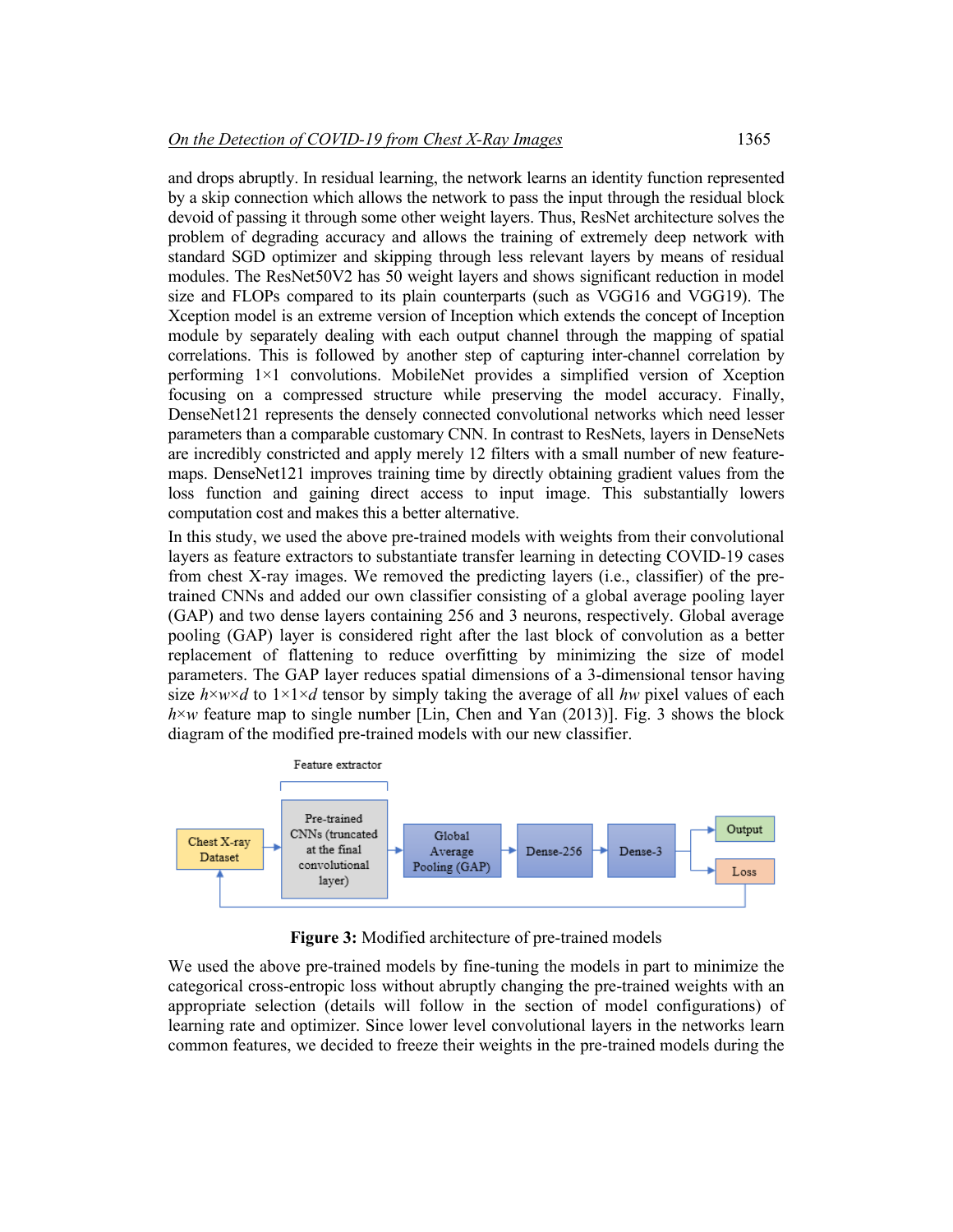training. On the other hand, high level layers compute features that are specific to the task at hand. Thus, we decided to fine-tune the models by re-training one third of the layers towards the upper level rather than re-train the models entirely. Consequently, we obtain fine-tuned pre-trained models with improved performance and reduced training time.

# *3.1.1 Building the model ensemble*

Ensemble of models represents the process of combining predictions from various machine learning and deep learning models to produce a final predictive output. This guides to the opening of diversified prospect of representational capability of the models. Model ensembles are incredibly popular improvement to customary machine learning models such as forming random forests from decision trees. Unlike machine learning models, deep learning models require longer training time and hence constructing an ensemble of models by training deep learning models from scratch is impractical. We build the ensemble of models (as shown in Fig. 4) by adopting a simple technique where the predictions from various pre-trained CNN models are combined to generate a single prediction vector and a final output is obtained by majority voting. This works by summing up the output probabilities from *softmax* layer of each pre-trained model in the ensemble and the final output corresponds to the maximum value from the resultant vector. The best performing model ensemble is then selected from the set of all model combinations.

# *3.2 Dataset generation and computation resources*

In this study, we have used chest X-ray images to detect COVID-19 cases since previous studies have shown great success in diagnosing infectious and other diseases such as pneumonia, malaria, lung cancer, breast cancer and so on using X-ray images. Moreover, it is justified to use X-ray images to detect COVID-19 cases by analyzing patients' lungs since the novel coronavirus infects the epithelial cells in the lining of the respiratory tract. Currently, due to the unavailability of an appropriate COVID-19 radiography image datasets, we have created an image dataset to be used in this study by collecting chest Xray images of COVID-19 positive and non-COVID patients from multiple open access data sources. COVID-19 X-ray images were collected from a publicly available GitHub repository created by Cohen [Cohen (2020)]. This data also contains X-ray and CT images of patients suffering from other diseases such as ARDS (acute respiratory distress syndrome), MERS (Middle East respiratory syndrome), SARS (severe acute respiratory syndrome) and pneumonia. To facilitate our study, we also collected non-COVID chest X-ray images from the Guangzhou Women and Children's Medical Center [Kermany, Goldbaum, Valentim et al. (2018)] which contains images of normal, pneumonia bacterial and pneumonia viral categories.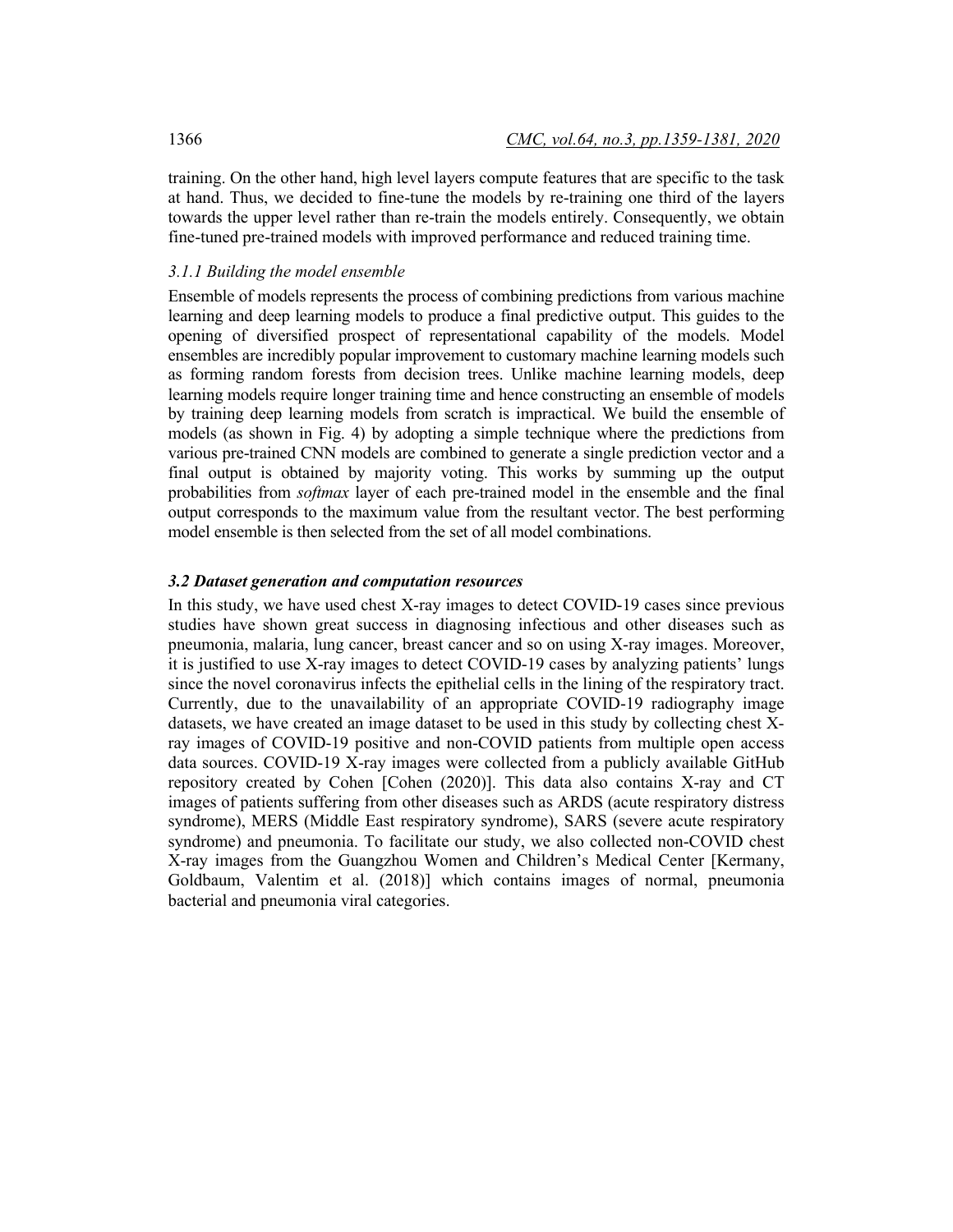

**Figure 4:** Optimal ensemble selection from pre-trained models using majority voting

It is important to note that a very limited amount of public X-ray data is available for COVID-19 cases which emphasizes the need for improving the existing repository of data as more new cases are identified to expand the dataset. As such, we have collected a total of 226 images with confirmed COVID-19 cases from the first repository mentioned above. To make a balanced dataset, we have collected non-COVID chest X-ray images from the second repository consisting of 452 images divided into 226 images with normal condition and 226 images with both bacterial and viral pneumonia cases. Hence, our curated dataset contains a total of 678 images from all three categories. As more images with COVID-19 cases become available over time, we will increase the size of our curated dataset by adding the new COVID-19 images with the same number of images of each category from the second data repository.

The collected COVID-19 and non-COVID images in the prepared dataset are not of equal sizes. We plan to resize the images to  $224 \times 224$  and  $299 \times 299$  which are the standard input image sizes of the selected pre-trained CNN models for faster model convergence. Fig. 5 shows some sample images from both normal and infected categories. The normal chest Xray image shows clear lungs and does not have any irregular "opacification" area. Bacterial pneumonia image usually shows a focal non-segmental pattern in the image indicated with white arrows in the upper right lobe whereas viral pneumonia image seems to display thin "interstitial'' pattern in both lungs. The proposed deep transfer learning models will be used to identify these patterns in X-ray images to effectively differentiate COVID patients.



**Figure 5:** Sample X-ray images from our curated dataset (a) Normal; (b) Bacterial Pneumonia; (c) Viral Pneumonia; (d) COVID-19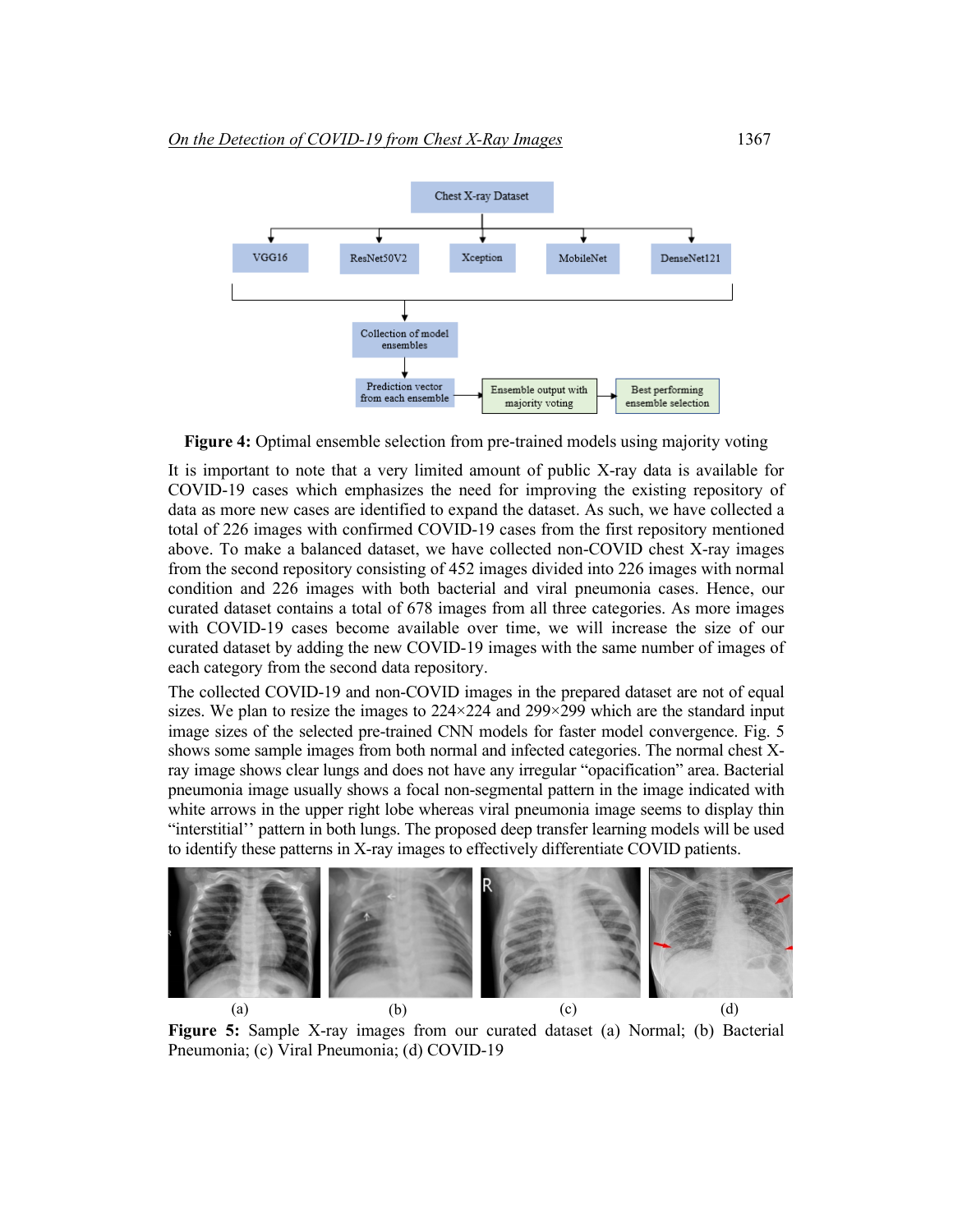#### *3.2.1 Pre-processing and image augmentation*

Data scaling is an important pre-processing task for training and evaluating neural network models. Unscaled input image data often results in a slow or unstable learning process. We have scaled the input data using a scaling technique called normalization. Normalization refers to the process of rescaling input data from original range to the range between 0 and 1. Since our dataset contains 8-bit RGB color images, the range of pixel values is between 0 and 255. Hence, we rescale our data using following formulation:

$$
z = \frac{x - \min(x)}{\max(x) - \min(x)} = \frac{x}{255}
$$
  
(1)

Furthermore, we attempted to improve the quality and size of the dataset by using various data augmentation techniques which have been used in improving performances in image classification problems in medical fields [Araújo, Guilherme, Eduardo et al. (2017); Frid-Adar, Eyal, Michal et al. (2018)]. Image data augmentation will artificially increase the size of our training dataset to address the limited size of our dataset. To this end, certain data augmentation techniques are applied on training images which also assist in addressing overfitting problems and in increasing model's generalizability during training. Tab. 1 summarizes the augmentation techniques applied on our training dataset.

The zoom range is used to zoom in (magnify) or zoom out (reduce) the image based on a randomly picked value in the range of  $1\pm 0.1$  (in this case). If the value is less than 1.0 it zooms in the image and if it is greater than 1.0 then it zooms out the image. The shear range slants the shape of the image in counterclockwise direction with a value of 0.1 radian. The rotation range refers to the rotation angle in degrees (i.e., 15 degrees) which is then used to produce images randomly in the range  $-15$  to  $+15$ . We used width shifting of 0.1 which specifies the upper bound on the faction of total width to shift the mages randomly in horizontal manner (i.e., x-direction). Similarly, height shifting of 0.1 specifies the upper bound on the faction of total height to shift the mages randomly in vertical manner (i.e., y-direction). We also used a nearest type of fill mode in which the empty values are filled by choosing and repeating the closest pixel values. Lastly, horizontal flip causes the images to be flipped horizontally.

| <b>Augmentation type</b> | <b>Values</b>  |
|--------------------------|----------------|
| zoom range               | 0.1            |
| shear range              | 0.1            |
| rotation range           | 15             |
| width shift              | 0.1            |
| height shift             | 0 <sub>1</sub> |
| horizontal flip          | true           |
| fill mode                | nearest        |

**Table 1:** Image augmentation configurations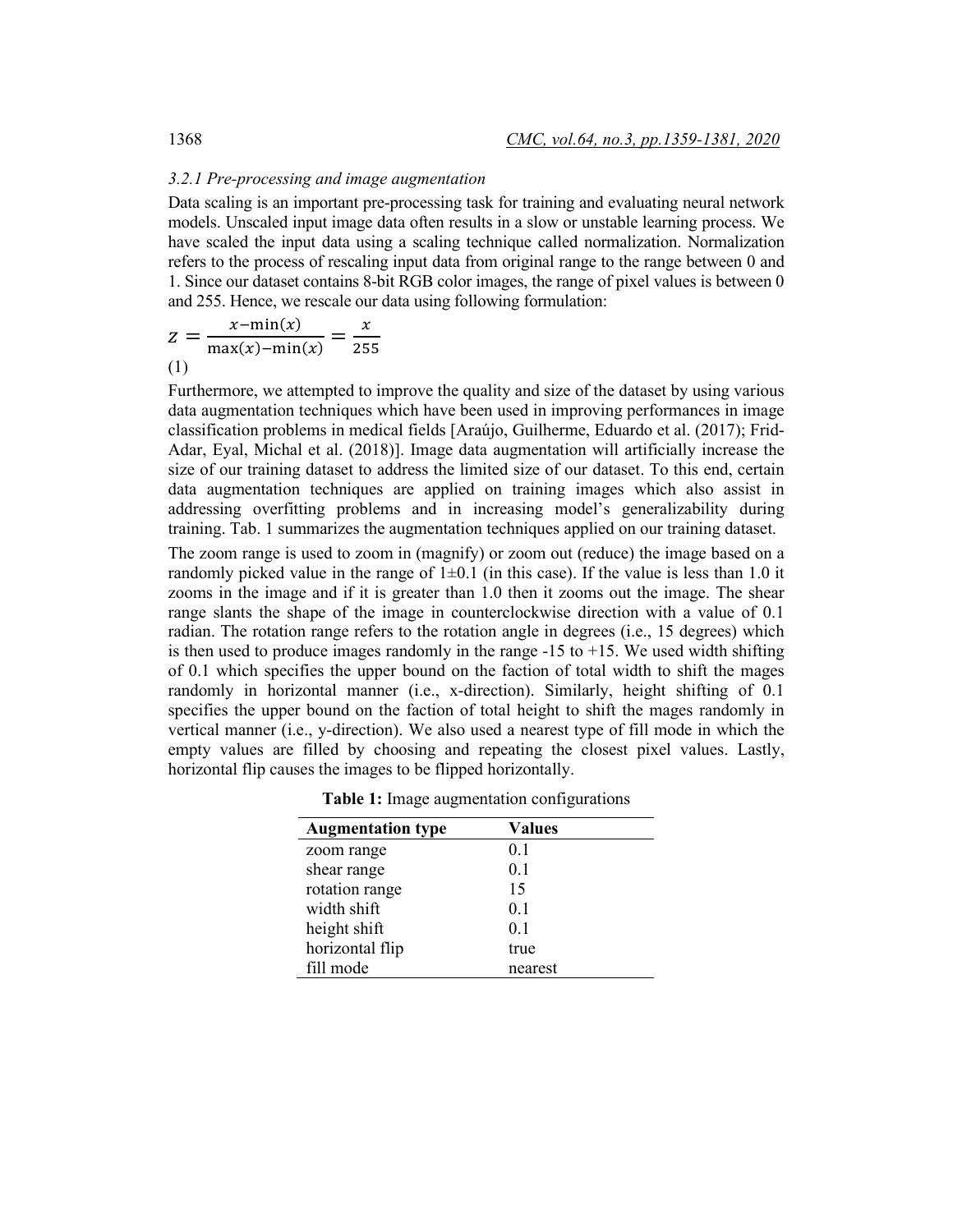#### *3.2.2 Cross-validation studies*

Generally, dataset is split into training and test sets to train the model with training set and to test the model with test set. This process, however, is not very consistent since the performance results can be very diverse across multiple test sets. *K*-fold cross validation is utilized to address this problem where the entire data samples are divided into *K* equal parts and each part in turn is used as validation data to test the model. Hence, our pretrained models used in this study were evaluated through 5-fold cross validation to lower generalization error. The results obtained from cross-validation are then averaged to yield a single estimate. We split the data (as shown in Fig. 6) into training, validation, test sets randomly with a ratio of 60:20:20 for the purpose of cross-validation studies and final evaluation of the model. The number of X-ray images for each set of data in different categories are given in Tab. 2.



**Figure 6:** Dataset partitioning

# *3.2.3 Computational resources*

For training and performance evaluation of our proposed pre-trained CNN models, we used Google Colab [Colab (2020)] which is a free Jupyter notebook environment entirely running on the cloud. Colab offers a fully configured run time for deep learning and access to a robust graphical processing unit (GPU) at no cost. Currently, it provides a single CUDA enabled 16 GB NVIDIA Tesla P100 GPU and comes with pre-installed Python 3 with Keras 2.2.5 API and TensorFlow 1.15.0 at the backend.

| <b>Set</b>   |        | Percent   |          |      |
|--------------|--------|-----------|----------|------|
|              | Normal | Pneumonia | COVID-19 |      |
| Training     | 135    | 135       | 135      | 60%  |
| Validation   | 46     | 46        | 45       | 20%  |
| Test         | 45     | 45        | 46       | 20%  |
| <b>Total</b> | 226    | 226       | 226      | 100% |

**Table 2:** Training, validation, and test data sets

# *3.3 Model configurations and evaluation metrics*

We have used dropout regularization (with a dropout ratio of 0.15) in our custom classifier to reduce overfitting and to improve network generalization error by randomly dropping out nodes during model training [Srivastava, Hinton, Krizhevsky et al. (2014)]. The output from the GAP layer followed by a dropout is passed to the first (fully connected) dense layer having 256 neurons. First dense layer output is then fed to a dropout and then passed to the second dense layer with three neurons and a Softmax classifier.

We have used Adam optimizer [Kingma and Ba (2015)] for training and optimizing the model in order to minimize categorical cross-entropic loss. The optimizer is configured with an initial learning rate of 0.001 and a decay of 0.00002 which is calculated by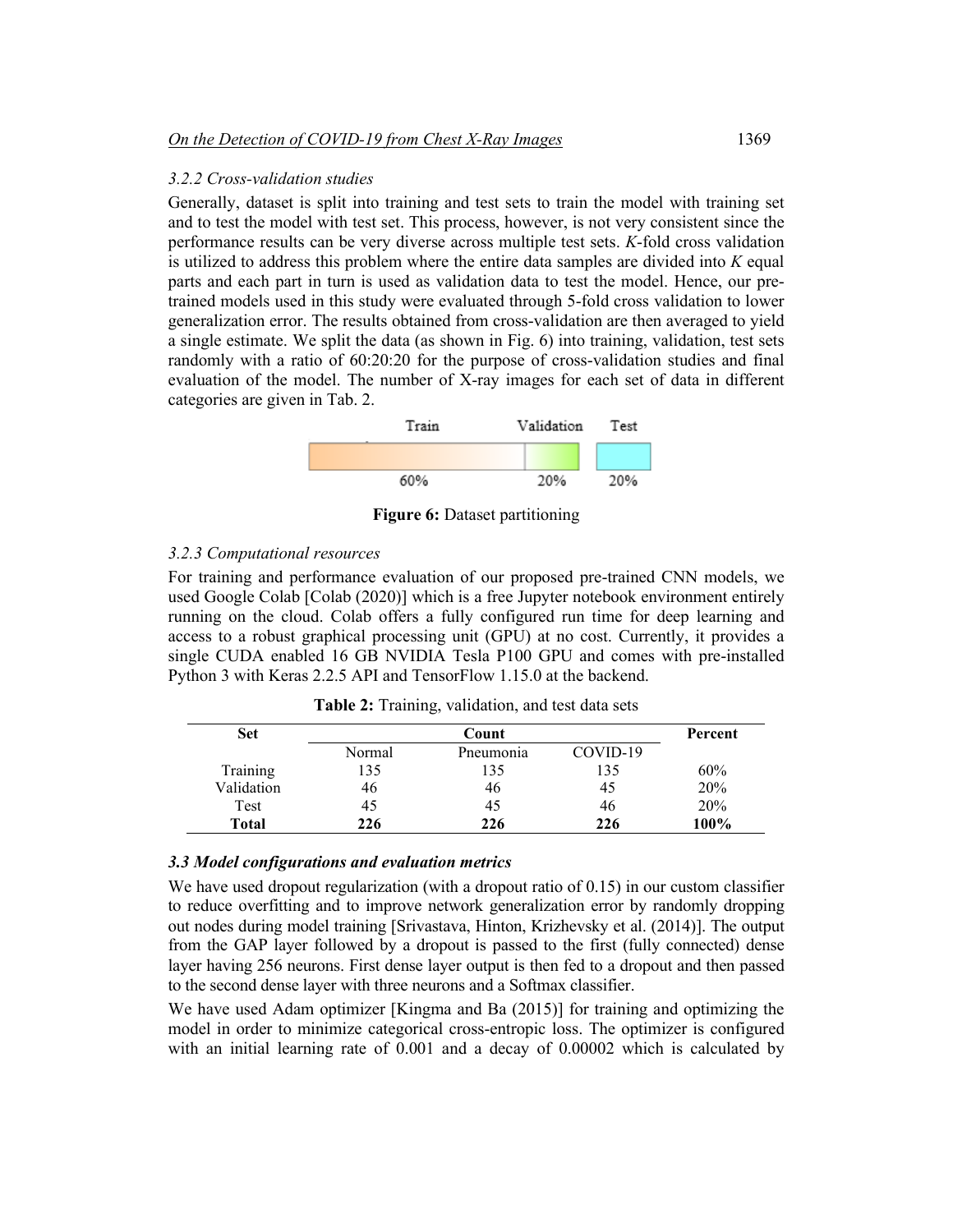dividing the initial learning rate by the number of epochs used for model training. Learning rate is thought to be one of the most dominating hyperparameters in a neural network configuration. We used an automatic optimal learning rate finder technique first introduced by Smith [Smith (2017)] to find an optimal learning rate that the models can start training with.

#### *3.3.1 Automatic learning rate finder*

Smith [Smith (2017)] proposes an algorithm to find optimal learning rates automatically for model training. Fig. 7 shows different steps of determining minimum and maximum learning rates for our neural network architecture. The algorithm starts by setting a very small  $(1e^{-10})$  and a very large  $(1e^{+1})$  value for lower and upper bound of learning rates to train the model. As training continues, learning rate is increased exponentially after every batch update and loss is recorded as well. Typically, training runs for 3 to 5 epochs before the learning rate hits the upper bound. At this point, we plot a smoothed curve for loss and learning rate over the training epochs and identify two values for learning rates. First, the learning rate which causes the loss start decreasing and the second value of learning rate that causes the loss start increasing. Fig. 8 demonstrates the loss for various learning rates for our model using automatic learning rates finder.



**Figure 7:** The process of finding optimal learning rates automatically



**Figure 8:** Model loss for various learning rates to identify optimal lower and upper bounds on learning rate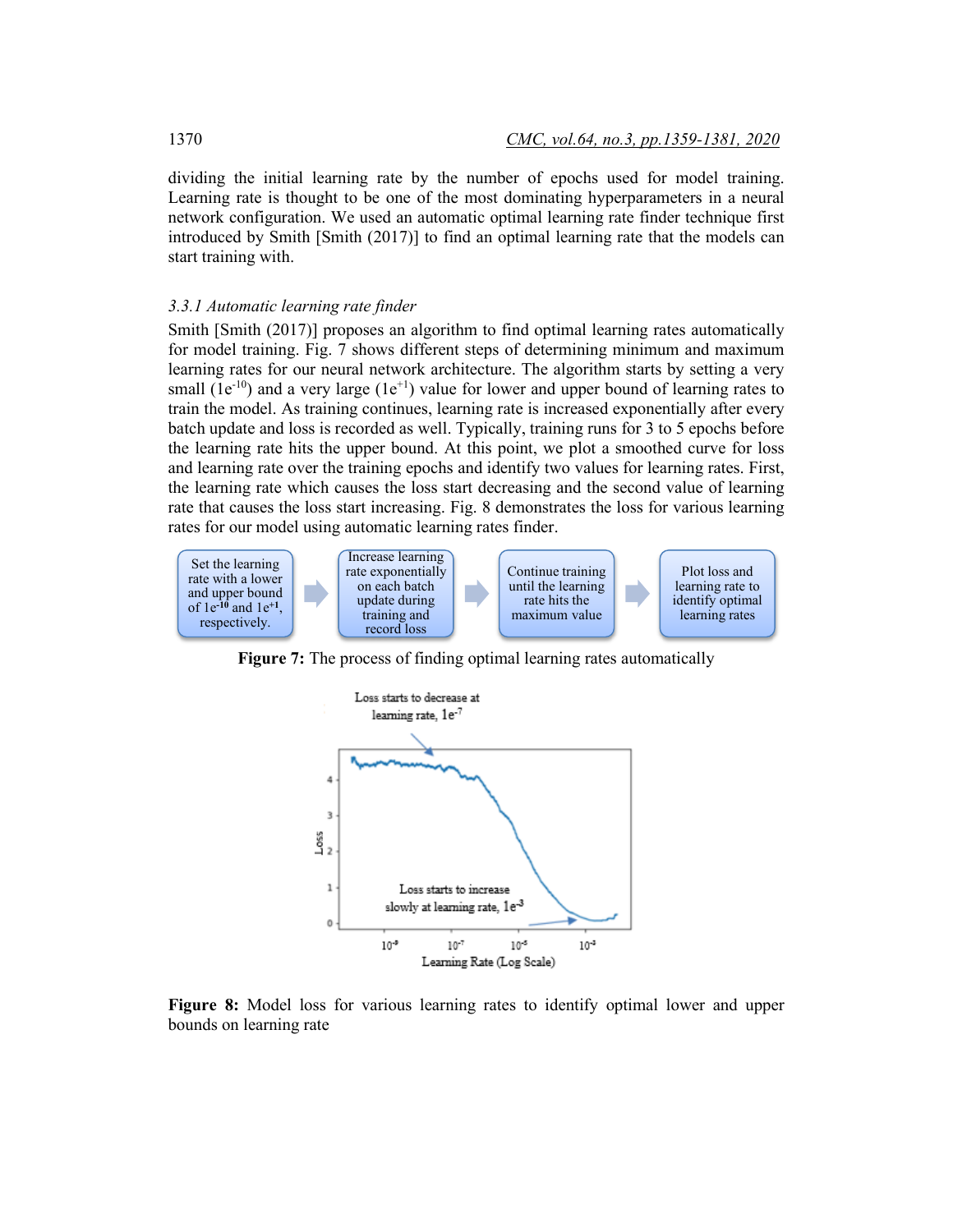As seen from the plot, loss remains constant until the learning rate drops to approximately 1e<sup>-8</sup>. This implies that the model is not learning due to very low initial learning rates. When the learning rate reaches approximately  $1e^{-7}$  the loss starts to decrease implying that the model starts to learn due to a large enough learning rate. The loss continues to decrease sharply indicating that the model is learning rapidly until the learning rate decreases to approximately  $1e^{-3}$  where loss starts to increase again. Based on this observation we choose 1e-3 as the initial learning rate in our optimizer for model training. Finally, Tab. 3 shows the summary of our model configurations including hyperparameters.

#### *3.3.2 Evaluation metrics*

As stated earlier, we have chest X-ray data samples in our created dataset from three different categories namely normal, pneumonia, and COVID-19. Based on this, we consider our COVID-19 detection problem as three-class classification problem which classifies all three types (normal, pneumonia, and COVID-19) of images.

| Parameter             | Value/Type                                                |
|-----------------------|-----------------------------------------------------------|
| Epochs                | 50                                                        |
| <b>Batch Size</b>     | 8                                                         |
| Optimizer             | Adam                                                      |
| <b>Learning Rates</b> | Initial rate (1e-3) with a decay of (initial rate/epochs) |
| Loss Function         | Categorical cross entropy                                 |
| Input Shape           | 224×224, 299×299                                          |
| Pooling               | GlobalAverage (Flatten layer)                             |
| Activation            | Softmax (Final dense layer)                               |
| Dropout rate          | 0.15                                                      |
| CNN Weights           | ImageNet                                                  |

**Table 3:** Model configuration summary including hyperparameters

The performance evaluation of our models was done in terms of accuracy, precision, recall, F1-score, specificity, and Area Under Curve (AUC). Accuracy is considered as our primary metric since this is an important metric if there are nearly balanced target classes, which is true for our classification problem. It is the number of correct predictions over all predictions made by the model. We used confusion matrix which contains False Positives (FP), True Positives (TP), False Negatives (FN), and True Negatives (TN) to determine precision, recall, F1-score, specificity, and also classification report to obtain values of precision and recall for each target class. In this case, TP specifies the correctly identified COVID-19 cases, while FP specifies normal or pneumonia cases that were incorrectly identified as COVID-19. In addition, TN represents normal or pneumonia cases that were identified as non COVID-19 cases, while FN specifies COVID-19 cases that were incorrectly classified as normal or common pneumonia cases.

Precision measures the proportion of patients that are identified as COVID-19 infected are really infected by the virus. Recall or sensitivity measures the proportion of patients that are infected are diagnosed by the model as COVID-19 patients. Specificity is the opposite of recall which measures the proportion of patients that are not infected are diagnosed by the model as not carrying the virus. F1-score provides a single metric out of precision and recall by calculating their harmonic mean.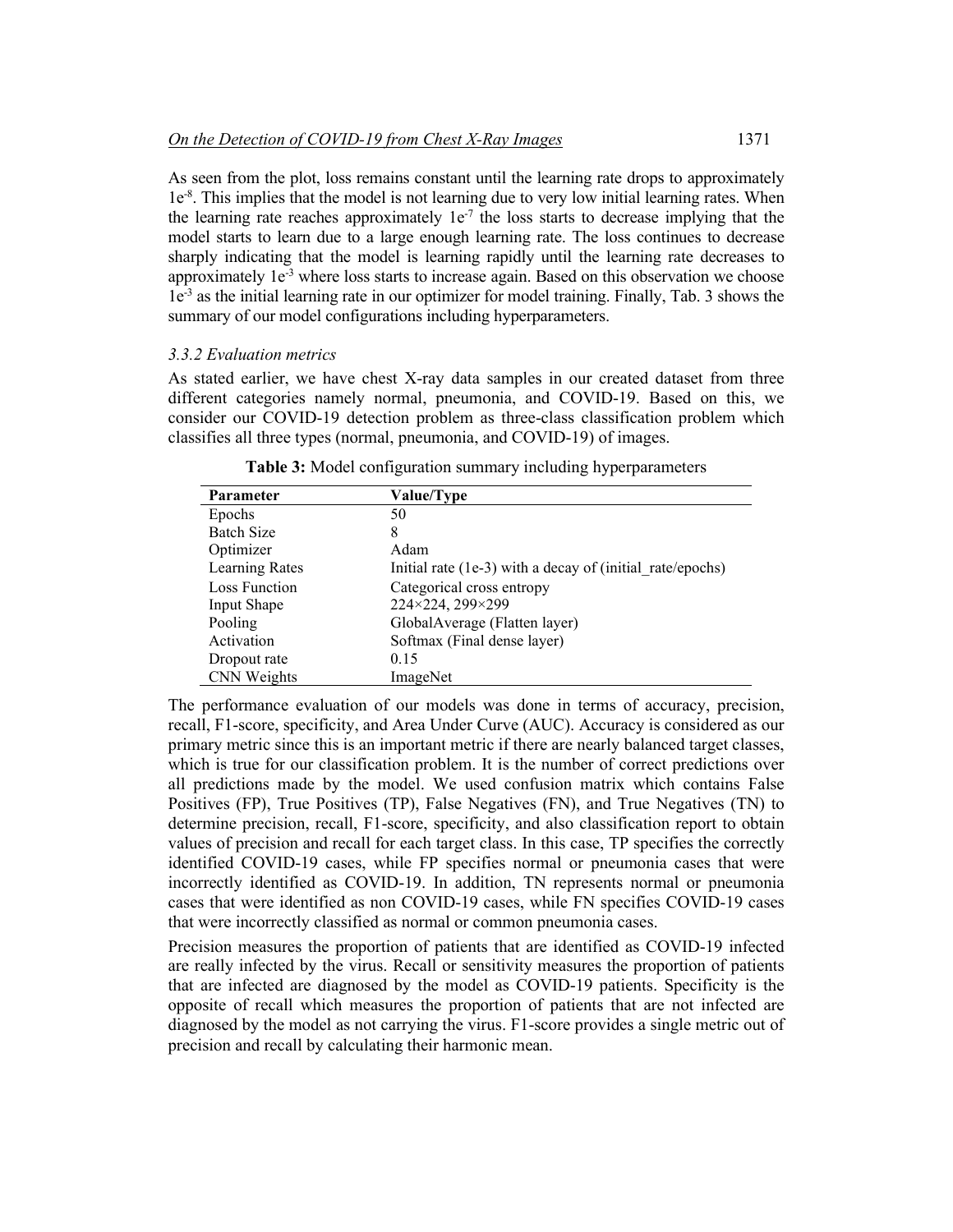# **4 Results and discussions**

We have adopted the following approach to assess the performance of the proposed pretrained CNN models for identifying COVID-19 patients using chest X-ray images. First, we evaluated the performance of fine-tuned models in which one third of the layers towards the upper level are retrained to attain improved performance and reduced training time. Second, proposed ensemble models are evaluated in an attempt to investigate further performance improvement.

**Table 4:** Performance metrics of pre-trained models with fine-tuning for the dataset with normal, pneumonia, and COIVD-19 images

| Model            | Accuracy | AUC   | Precision | <b>Sensitivity</b> | <b>Specificity</b> | F1-Score |
|------------------|----------|-------|-----------|--------------------|--------------------|----------|
| VGG16            | 94 11    | 9547  | 95.83     | 95.65              | 97.67              | 95.73    |
| ResNet50V2       | 98.15    | 98.34 | 97.87     | 98.26              | 98.89              | 98.06    |
| <b>MobileNet</b> | 97.94    | 98.45 | 97.83     | 97.83              | 98.86              | 97.83    |
| Xception         | 97.35    | 98.01 | 97.83     | 97.83              | 97.67              | 97.83    |
| DenseNet121      | 9779     | 98.33 | 9738      | 100                | 97.78              | 98.67    |

Tab. 4 shows the performance metrics of our pre-trained models with fine tuning on the holdout test dataset. It is observed that ResNet50V2 and MobileNet outperformed the other pre-trained models almost in all performance metrics including accuracy, sensitivity and specificity. In this case, we can see that these two models achieve very impressive classification accuracy of about 98.15% and 97.94%, respectively on the holdout test dataset towards classifying COVID-19, pneumonia and healthy patients. Both the models show high values of sensitivity (98.26% and 97.83% respectively) and specificity (98.89% and 98.86% respectively) which are two very important performance measures for medical applications. Sensitivity of 98.26% implies that out of 100 positive COVID-19 cases, the models would only miss 1.74 cases in really identifying them as positive. In addition, specificity results imply that of the cases that are COVID-19 negative, the models would accurately detect them as COVID-19 negative 98.89% and 98.86% of the times respectively. It is worthwhile to mention that DenseNet121 showed the best value for sensitivity but achieved similar or lower values for accuracy and specificity as the other two models.

Generic high-level features learned from ImageNet dataset by these models greatly contribute to the success of this classification task. A steady decrease in training and validation losses (as shown in Fig. 9) indicates a modest learning process by the models during the training period. The learning curves also indicate that the models are not overfitting to the training dataset albeit the size of the data is limited. This is largely due to the dropout regularization technique applied to the custom classifier parts of the pre-trained models and the use of image augmentation to combat the scarcity of available COVID-19 data samples.

Tabs. 5 and 6 show the confusion matrix for the studied pre-trained models with finetuning using the datasets containing COVID-19, normal and pneumonia samples. The values of TP, FP, TN and FN in Tab. 5 are calculated with respect to COVID-19 cases. First, we can see that False Negatives (FN) counts for both the top performing models (ResNet50V2 and MobileNet) are very few (i.e., 0 and 1) which contribute to higher values of sensitivity. FN indicates that the models identify a COVID-19 patient to be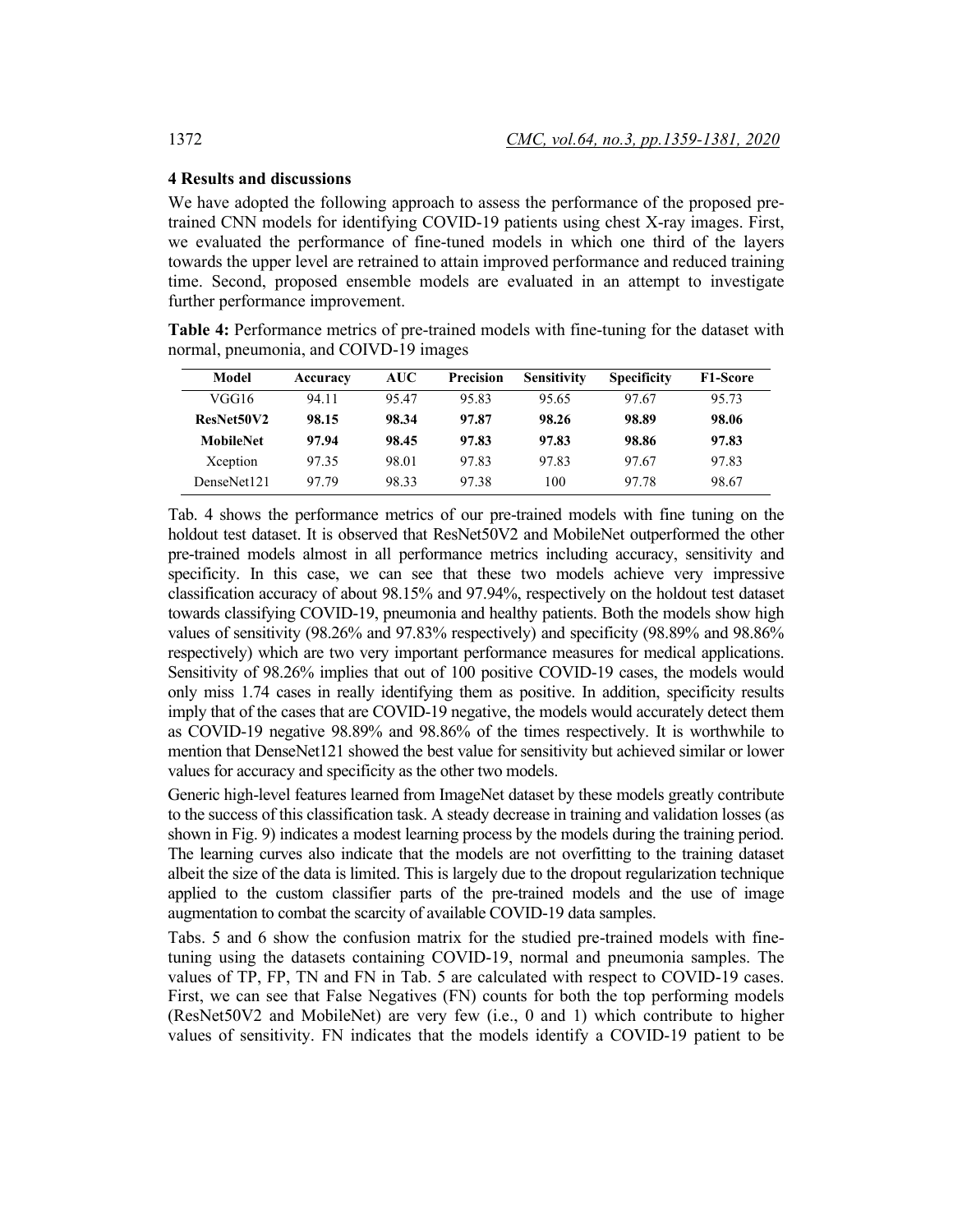healthy whereas the patient is infected. This is very detrimental to patient treatment and increases the risk of disease transmission. Second, the models also show a very few False Positive (FP) cases (i.e., 1) that are misidentified as COVID-19 infected which ultimately contributes to higher values of specificity as well as precision. It is very important to limit



**Figure 9:** Training and validation loss and accuracy of two best performing models (a) ResNet50V2 (b) MobileNet, with fine-tuning using normal, pneumonia and COVID-19 images

FP counts which otherwise unnecessarily put financial burden on health providers. Based on these obtained results, we consider ResNet50V2 as our best performing model. Tab. 7 shows the values for precision and sensitivity for all three classes in the dataset using ResNet50V2. It shows highest sensitivity for COVID-19 class while demonstrating highest precision for pneumonia class.

**Table 5:** Confusion matrix for fine-tuned pre-trained models with respect to COVID-19 class using dataset containing normal, pneumonia and COVID-19 samples

| Model            | TР | FP | TN | FN            |
|------------------|----|----|----|---------------|
| VGG16            | 43 | 2  | 85 | 3             |
| ResNet50V2       | 46 | 1  | 87 | o             |
| <b>MobileNet</b> | 45 | 1  | 87 | 1             |
| Xception         | 44 | 0  | 88 | $\mathcal{L}$ |
| DenseNet121      | 46 | 2  | 86 | 0             |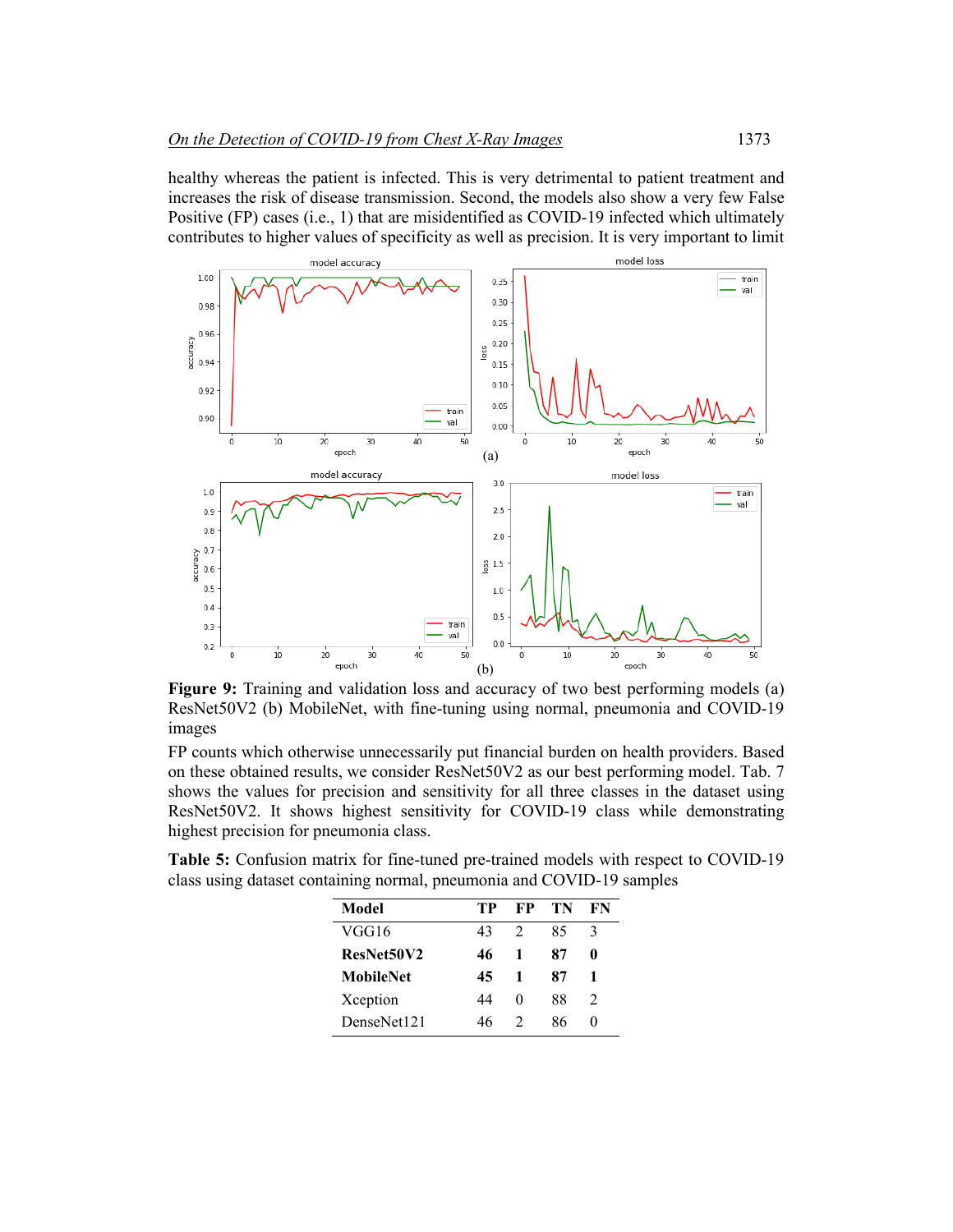| Model      |                      | <b>Predicted Values</b> |        |           |  |  |  |
|------------|----------------------|-------------------------|--------|-----------|--|--|--|
|            | <b>Actual Values</b> | COVID-19                | Normal | Pneumonia |  |  |  |
|            | COVID-19             | 46                      |        | 0         |  |  |  |
| ResNet50V2 | Normal               |                         | 44     | $\theta$  |  |  |  |
|            | Pneumonia            | $\theta$                |        | 43        |  |  |  |
|            | COVID-19             | 45                      |        |           |  |  |  |
| MobileNet  | Normal               |                         | 44     | $\theta$  |  |  |  |
|            | Pneumonia            |                         |        | 43        |  |  |  |

**Table 6:** Confusion matrix for top two *fine-tuned* pre-trained models with dataset containing normal, pneumonia, and COVID-19 samples

| <b>Class</b> | <b>Precision</b> | <b>Sensitivity</b> | <b>F1-Score</b> |
|--------------|------------------|--------------------|-----------------|
| COVID-19     | 98.0             | 100                | 99.0            |
| Normal       | 96.0             | 98.0               | 97.0            |
| Pneumonia    | 100              | 96 0               | 98.0            |

To further improve the performance of the studied pre-trained CNN models, we evaluated the ensemble model (as shown in Tab. 8) by combining the prediction results from top four performing CNN models (such as ResNet50V2, MobileNet, Xception, and DenseNet121) to generate a single prediction vector and a final output is obtained by majority voting. This ensemble model used the same inputs as the individual fine-tuned CNN models and outperformed them in all performance metrics. A substantial diversity in the base CNN learners in this model ensemble resulted in less correlation in the predictions and thus yielded enhanced performance and generality.

**Table 8:** Performance metrics of ensemble model for the dataset with normal, pneumonia, and COIVD-19 images

| Model    |       |           |     | Accuracy AUC Precision Sensitivity Specificity F1-Score |       |
|----------|-------|-----------|-----|---------------------------------------------------------|-------|
| Ensemble | 99.26 | 9944 9787 | 100 | 98.89                                                   | 98.89 |

# *4.1 Heatmap visualization*

We also investigated how the studied models come to their conclusions in distinguishing COVID-19 cases from normal and other non COVID infections such as pneumonia. In other words, it is important to understand what the models are learning from the supplied data during training and validation. To accomplish this, we have used the concept of gradient-weighted class activation mapping (Grad-CAM) [Selvaraju, Abhishek, Ramakrishna et al. (2019)] that uses important areas of an image to predict the target classes. More specifically, Grad-CAM can be used to find out if our models are activating the correct locations in the images to come to the prediction decision. This gradient-based class activation technique works by locating the last convolutional layer of the model and then investigating the gradient data that is coming into that layer. The output represents a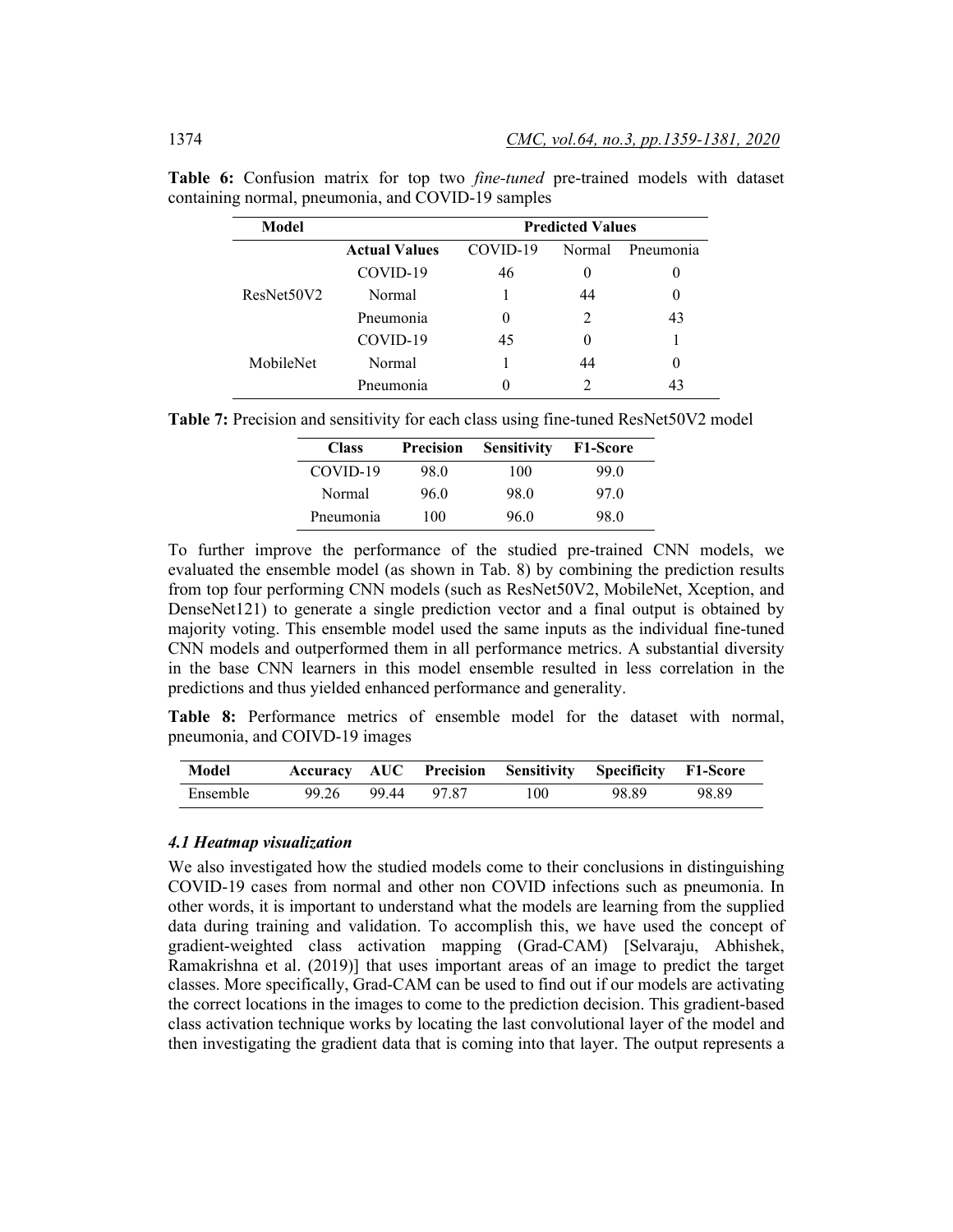heatmap visualization with respect to a particular class label that is used to verify in which portion of the image the model is looking at. Fig. 10 illustrates heatmap visualizations from ResNet50V2 of some example COVID-19 positive images indicating the critical (highlighted) areas within the lungs of the infected patients. This could be validated with clinical notes that would take experienced medical professionals to carry out rigorous testing and verification of these results. This is important to ensure that the proposed COVID-19 detector is relying on appropriate information to make decisions. To verify the consistency of prediction explanation obtained through Grad-CAM technique, we have also leveraged another feature importance visualization technique called LIME (Local Interpretable Model-Agnostic Explanations) [Marco, Sameer and Carlos (2016)] that provides local model interpretability. It is observed that both the methods are referring to nearly the same area of images as critical regions in identifying COVID-19 symptoms.



**Figure 10:** Visualizing activation maps for COVID-19 positive images with Grad-CAM and LIME techniques (ResNet50V2 model)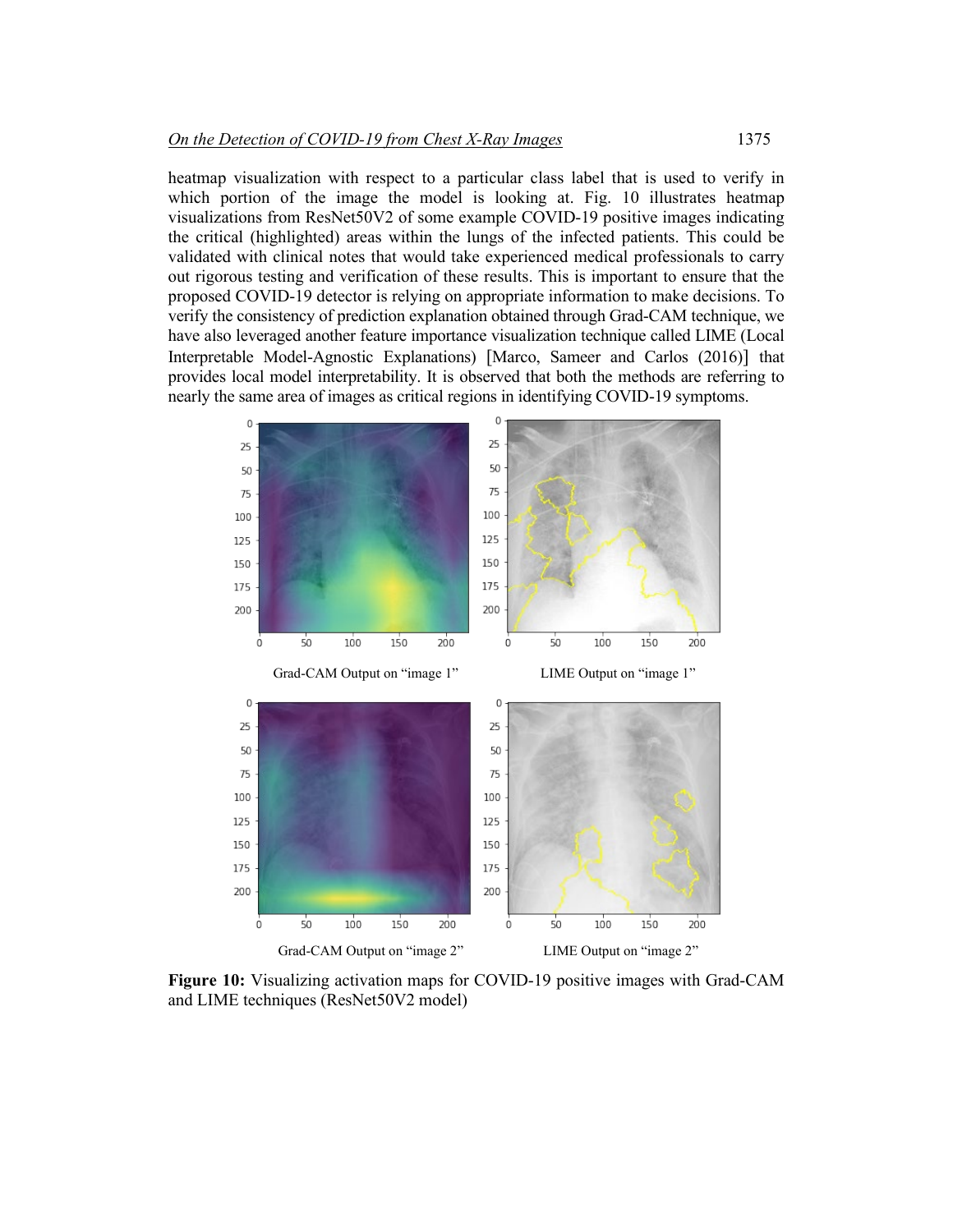# *4.2 Discussion*

We compared the performance results obtained by our best performing model and the model ensemble (as shown in Tab. 9) with the results obtained by two recent research on COVID-19 detection using similar datasets. Firsts, COVID-Net [Wang and Wong (2020)] based on a CNN-based deep learning model represents a relatively earlier effort on COVID-19 detection using chest X-ray images. COVID-Net uses a relatively fewer number (less than 100) of COVID-19 images for training as compared to our dataset. However, the number of training images used in each of normal and pneumonia categories is much higher (close to 10000) which makes their dataset rather imbalance. It reported accuracy, sensitivity, and precision (positive predictive value) of 92.4%, 91.33% and 88.67% respectively. COVID-Net leverages 111.6 million parameters to achieve this performance accuracy whereas our fine-tuned ResNet50V2 model attains higher accuracy (98.15%), sensitivity (98.26%) and precision (97.87%) with only about 24.1 million parameters. This results in a significant savings in terms of computation. Second, the authors in Apostolopoulos et al. [Apostolopoulos and Mpesiana (2020)] present a subsequent study on COVID-19 detection using transfer learning with chest X-ray images from a dataset containing the same number of COVID-19 positive images as our dataset. Their dataset is also largely imbalanced where they have used 504 healthy and 714 pneumonia cases. As reported in their paper, they have achieved best performance using pre-trained MobileNetV2 network with sensitivity of 98.66% which is better than our fine-tuned ResNet50V2 model (98.26%). In terms of specificity, our ResNet50V2 model performs better than its counterpart (MobileNetV2). Overall, the proposed ensemble model outperforms the state-of-the-art approaches to COVID-19 detection in terms of accuracy and sensitivity while showing similar results for precision and specificity.

| Model                                           | Accuracy | <b>Precision</b> | <b>Sensitivity</b> | <b>Specificity</b>       | AUC   |
|-------------------------------------------------|----------|------------------|--------------------|--------------------------|-------|
| COVID-Net<br><b>Wang</b><br>and Wong $(2020)$ ] | 92.4     | 91 33            | 88.67              | $\overline{\phantom{0}}$ |       |
| [Apostolopoulos and<br>Mpesiana (2020)]         | 94.72    | ٠                | 98.66              | 96.46                    |       |
| ResNet50V2 in this<br>paper                     | 98.15    | 97.87            | 98.26              | 98.89                    | 98.34 |
| Ensemble model in<br>this paper                 | 99.26    | 97.87            | 100                | 98.89                    | 99.44 |

**Table 9:** Performance comparison of the proposed and state-of-the-art models

Based on the performance and comparative results, it is worthwhile to deduce that CNN based deep learning models have significant impact on automatic detection of coronavirus disease patients by effectively extracting important features from chest X-ray images. At the same time, it is imperative to highlight some of the limitations of the current study which can potentially be addressed in future research. The major limitation is the inadequate availability of chest X-ray images from COVID-19 patients and thus the models were trained and tested using a small dataset containing few hundreds of images. An in-depth analysis of the models can be done as more new data becomes available.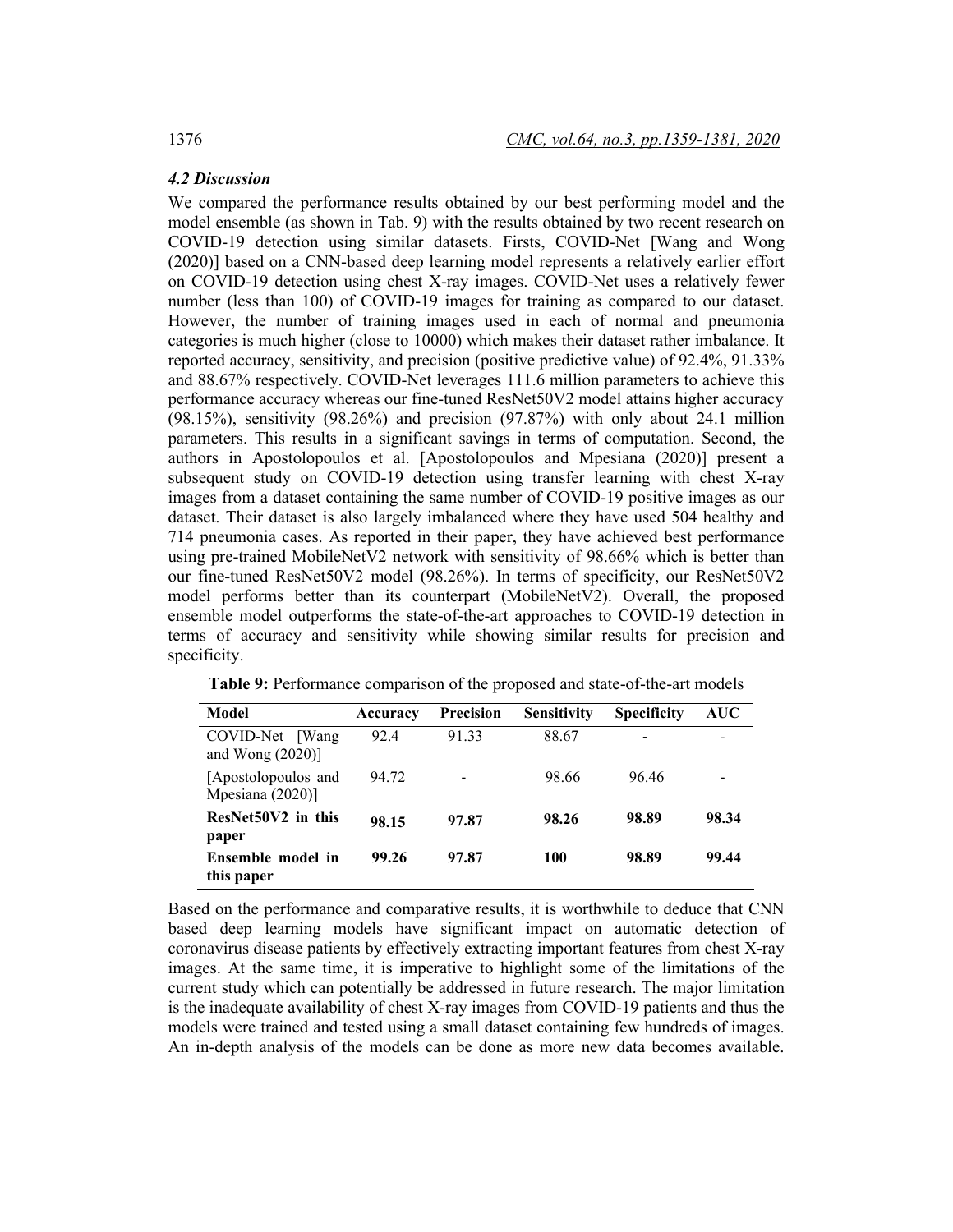Since accurate diagnostics necessitate a deeper understanding of radiological features (bio-markers) evident in chest X-ray images, the model interpretability results obtained by different tools need to be clinically verified by trained medical professionals. Nevertheless, our present study offers an automatic, faster and computationally costeffective solution to the diagnosis of COVID-19 patients. Furthermore, even though an appropriate line of treatment cannot be determined by merely screening an X-ray image, it can aid in adopting some early measures such quarantining the positive cases until a complete checkup and treatment are prescribed.

#### **5 Conclusions and future work**

In this study, we proposed an end-to-end deep learning model based on pre-trained CNNs to offer an early and automatic detection of COVID-19 patients to prevent the spread of the disease. The study leverages open source chest X-ray images of healthy, pneumonia, and COVID-19 cases. The curated dataset consists of 678 images containing 226 samples from each category. Our best performing fine-tuned model, ResNet50V2, achieves an accuracy of 98.15% in classifying healthy, coronavirus and pneumonia infected patients with a high degree of precision (97.87%) and sensitivity (98.26%). We also constituted a model ensemble consisting of four fine-tuned pre-trained models which further improves the performance metrics and outperforms two state-of-the-art approaches. Despite having the limitations discussed early, we believe that the results obtained from this work will benefit the radiologists and health practitioners to earn profound insights into important factors related to coronavirus infection. We also have demonstrated a good control on the model development by defining the COVID-19 detection problem as a three-class (normal, pneumonia, and COVID-19) classification problem to check if the model is really detecting coronavirus infection or merely detecting pulmonary edema (a condition causing excessive fluid in the lungs) which is usually looked for in the X-ray images to detect symptoms caused by many other common diseases. In future, to make our model more robust, we will increase the size of our curated dataset by adding the new COVID-19 images as they become available. We also plan to better address COVID-19 detection problem as a multi-modal problem where heterogenous patient data will be collected from various sources such as patient vitals, area, density of population and so on.

**Funding Statement:** The author(s) received no specific funding for this study.

**Conflicts of Interest:** The authors declare that they have no conflicts of interest to report regarding the present study.

#### **References**

**Alessa, A.; Faezipour, M.** (2018): A review of influenza detection and prediction through social networking sites. *Theoretical Biology and Medical Modeling*, vol. 15, no. 1, pp. 1-27.

**Anastassopoulou, C.; Lucia, R.; Athanasios, T.; Constantinos, S.** (2020): Data-based analysis, modelling and forecasting of the COVID-19 outbreak. *PLoS One*, vol. 15, no. 3, pp. 1-21.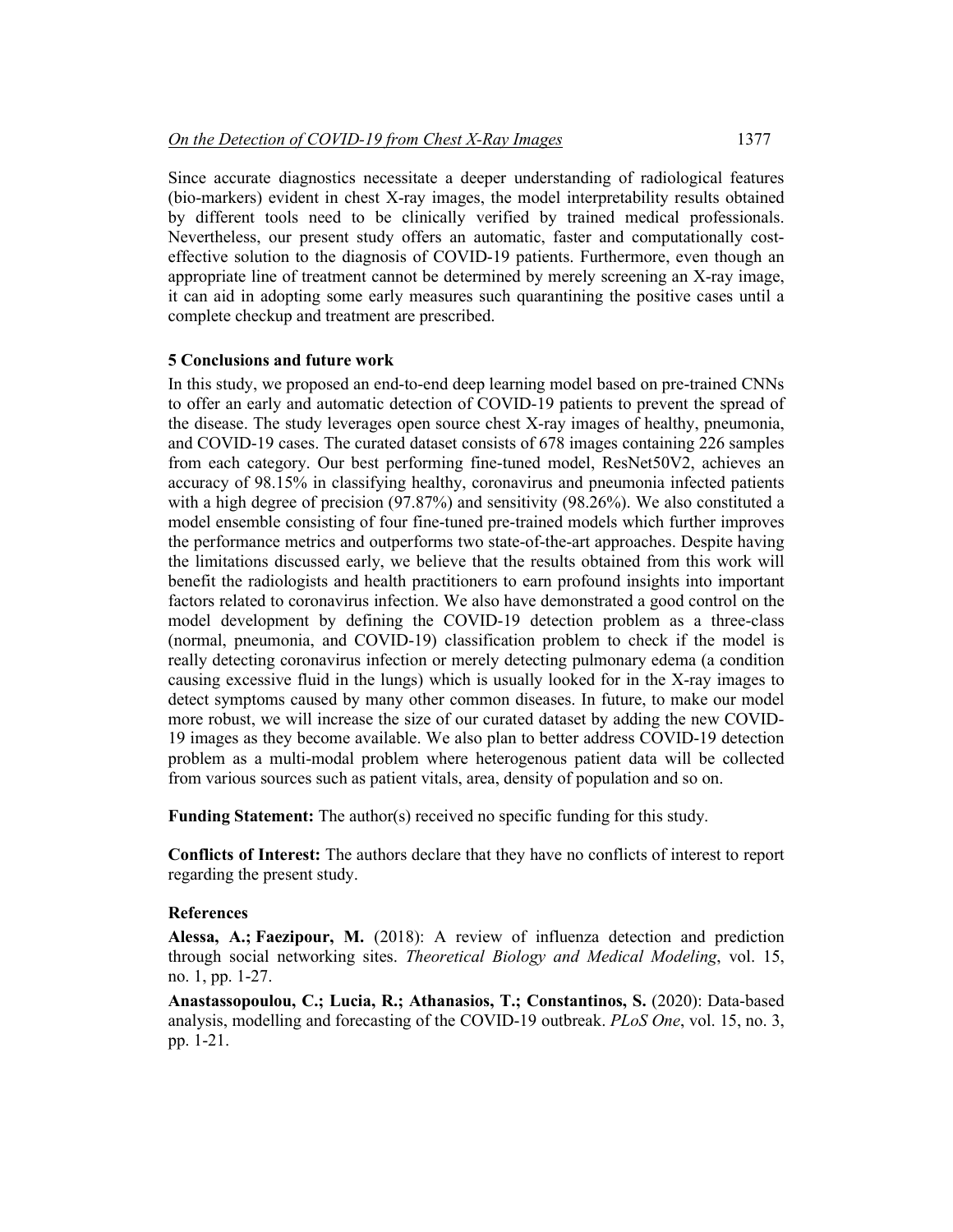**Apostolopoulos, I. D.; Mpesiana, T. A**. (2020): COVID-19: Automatic detection from X-ray images utilizing transfer learning with convolutional neural networks. *Physical and Engineering Sciences in Medicine*, https://doi.org/10.1007/s13246-020-00865-4.

**Araújo, T.; Guilherme, A.; Eduardo, C.; José, R.; Paulo, A. et al.** (2017): Classification of breast cancer histology images using convolutional neural networks. *PLoS One*, vol. 12, no. 6, pp. 6035-6047.

**Bo, R. B.; Bonggun, S.; Yoonjung, C.; Sungsoo, P.; Keunsoo, K.** (2020): Predicting commercially available antiviral drugs that may act on the novel coronavirus (SARS-CoV-2) through a drug-target interaction deep learning model. *Computational and Structural Biotechnology Journal*, vol. 18, pp. 784-790.

**Canziani, A.; Paszke, A.; Culurciello, E.** (2016): An analysis of deep neural network models for practical applications. *5th International Conference on Learning Representations*, pp. 1-7.

**Celik, Y.; Talo, M.; Yildirim, O.; Karabatak, M.; Acharya, U. R.** (2020): Automated invasive ductal carcinoma detection based using deep transfer learning with whole-slide images. *Pattern Recognition Letters*, vol. 133, pp. 232-239.

**Chakraborty, S.** (2020): An attempt-detection of COVID-19 presence from chest X-ray scans using CNN and class activation maps. https://towardsdatascience.com/detection-ofcovid-19-presence-from-chest-x-ray-scans-using-cnn-class-activation-mapsc1ab0d7c294b.

**Chan, J. F.; Yuan, S.; Kok, K. H.; To, K. K.; Chu, H. et al.** (2020): A familial cluster of pneumonia associated with the 2019 novel coronavirus indicating person-to-person transmission: a study of a family cluster. *The Lancet*, vol. 395, no. 10223, pp. 514-523.

**Chen, J.; Wu, L.; Zhang, J.; Zhang, L.; Gong, D. et al.** (2020): Deep learning-based model for detecting 2019 novel coronavirus pneumonia on high-resolution computed tomography: a prospective study. *medRxiv*. https://doi.org/10.1101/2020.02.25.20021568.

**Chen, N.; Zhou, M.; Dong, X.; Qu, J.; Gong, F. et al.** (2020): Epidemiological and clinical characteristics of 99 cases of 371 2019 novel coronavirus pneumonia in Wuhan, China: a descriptive study. *The Lancet*, vol. 395, no. 10223, pp. 507-513.

**Chollet, F.** (2017): Xception: deep learning with depth wise separable convolutions. *International Conference on Computer Vision and Pattern Recognition*, pp. 1800-1807.

**Cohen. J. P.** (2020): COVID-19 chest X-ray dataset. https://github.com/ieee8023/covidchestxray-dataset.

**Colab** (2020): Google Colab. https://colab.research.google.com/.

**Deng, J.; Dong, W.; Socher, R.; Li, L. J.; Li, K. et al.** (2009): ImageNet: a large-scale hierarchical image database*. International Conference on Computer Vision and Pattern Recognition*, pp. 248-255.

**Fong, S. J.; Li, G.; Dey, N.; Crespo, R. G.; Herrera-Viedma, E.** (2020): Finding an accurate early forecasting model from small dataset: a case of 2019-ncov novel coronavirus outbreak. *International Journal of Interactive Multimedia and Artificial Intelligence*, vol. 6, pp. 51-61.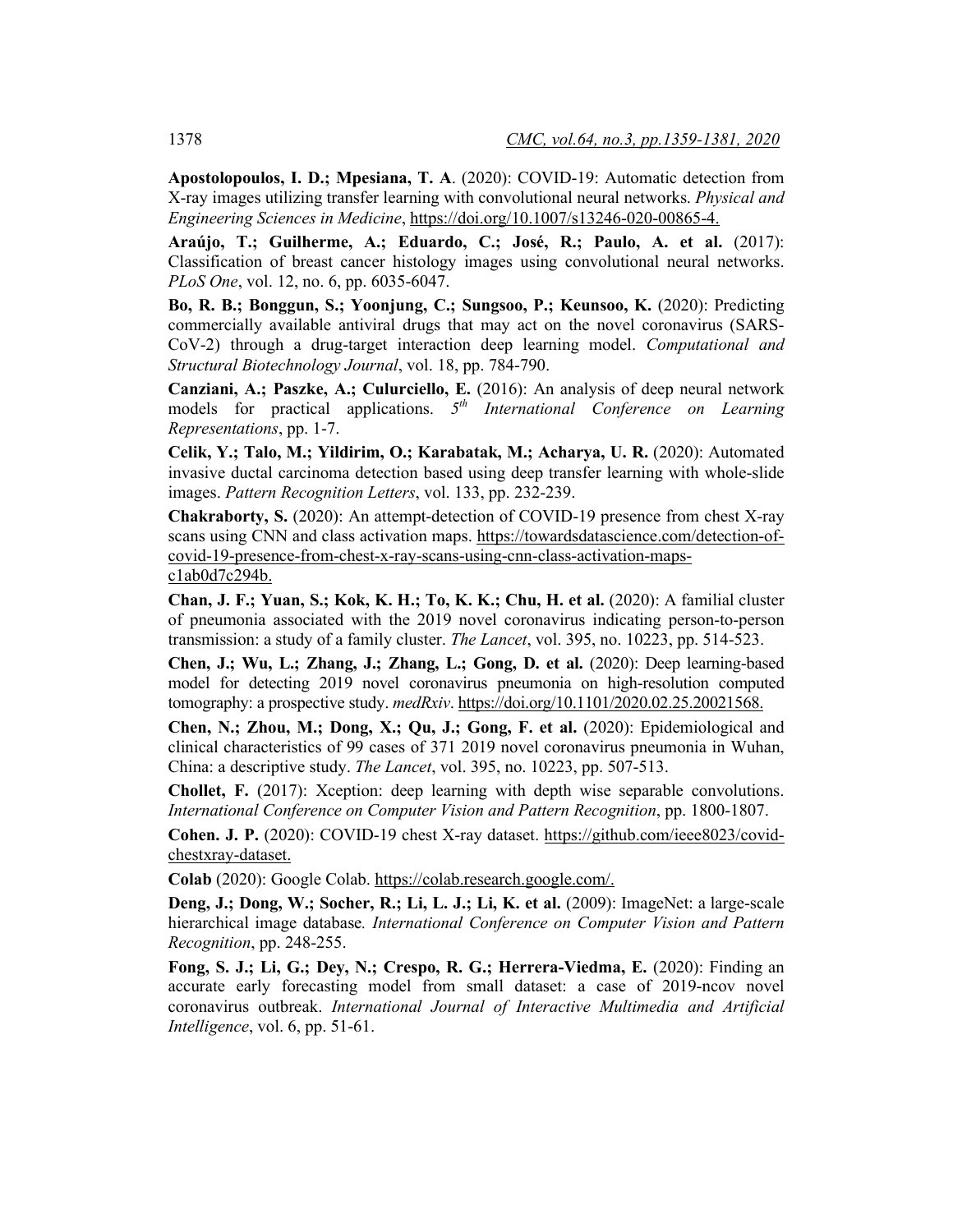**Frid-Adar, M.; Eyal, K.; Michal, A.; Jacob, G.; Hayit, G.** (2018): Synthetic data augmentation using GAN for improved liver lesion classification. *15th IEEE International Symposium on Biomedical Imaging*, pp. 289-293.

**Google, N.** (2020): Coronavirus (COVID-19). https://google.com/covid19-map/?hl=en.

**He, K.; Zhang, X.; Ren, S.; Sun, J.** (2016): Deep residual learning for image recognition. *International Conference on Computer Vision and Pattern Recognition*, pp. 770-778.

**Howard, A. G.; Zhu, M.; Chen, B.; Kalenichenko, D.; Wang, W. et al.** (2017): MobileNets: efficient convolutional neural networks for mobile vision applications. *Google Inc*. https://towardsdatascience.com/using-kalman-filter-to-predict-corona-virusspread-72d91b74cc8. https://www.worldometers.info/coronavirus/.

**Huang, C.; Wang, Y.; Li, X.; Ren, L.; Zhao, J. et al.** (2020): Clinical features of patients infected with 2019 novel coronavirus in Wuhan, China. *The Lancet*, vol. 395, no. 10223, pp. 497-507.

**Huang, G.; Liu, Z.; Laurens, V. D. M.; Weinberger, L.** (2016): Densely connected convolutional networks. *International Conference on Computer Vision and Pattern Recognition*, pp. 2261-2269.

**ICTV** (2020): International committee on taxonomy of viruses (ICTV). https://talk.ictvonline.org/.

**Jiang, X.; Coffee, M.; Bari, A.; Wang, J.; Jiang, X. et al.** (2020). Towards an artificial intelligence framework for data-driven prediction of coronavirus clinical severity. *Computers, Materials & Continua*, vol. 63, no. 1, pp. 537-551.

**Kermany, D. S.; Goldbaum, M.; Cai, W.; Valentim, C. C. S.; Liang, H. et al.** (2018): Identifying medical diagnoses and treatable diseases by image-based deep learning. *Cell*, vol. 172, no. 5, pp. 1122-1131.

**Kingma, D. P.; Ba, J. L.** (2015): Adam: a method for stochastic optimization. *3rd International Conference for Learning Representations*, pp. 1-15.

**Krizhevsky, A.; Sutskever, I.; Hinton, G. E.** (2017): ImageNet classification with deep convolutional neural networks. *Communication of the ACM*, vol. 60, pp. 84-90.

**Li, Q.; Guan, X.; Wu, P.; Wang, X.; Zhou, L. et al.** (2020): Early transmission dynamics in Wuhan, China, of novel coronavirus-infected pneumonia. *The New England Journal of Medicine*, vol. 382, no. 13, pp. 1199-1207.

**Lin, M.; Chen, Q.; Yan, S.** (2013): Network in network, *International Conference on Learning Representations*, pp. 1-10.

**Liu, Y.; Liu, G.; Zhang, Q.** (2019): Deep learning and medical diagnosis. *The Lancet*, vol. 394, no. 10210, pp. 1710-1711.

**Marco, T. R.; Sameer, S.; Carlos, G.** (2016): Why should I trust you? Explaining the predictions of any classifier. *22nd ACM SIGKDD International Conference on Knowledge Discovery and Data Mining*, pp. 1135-1144.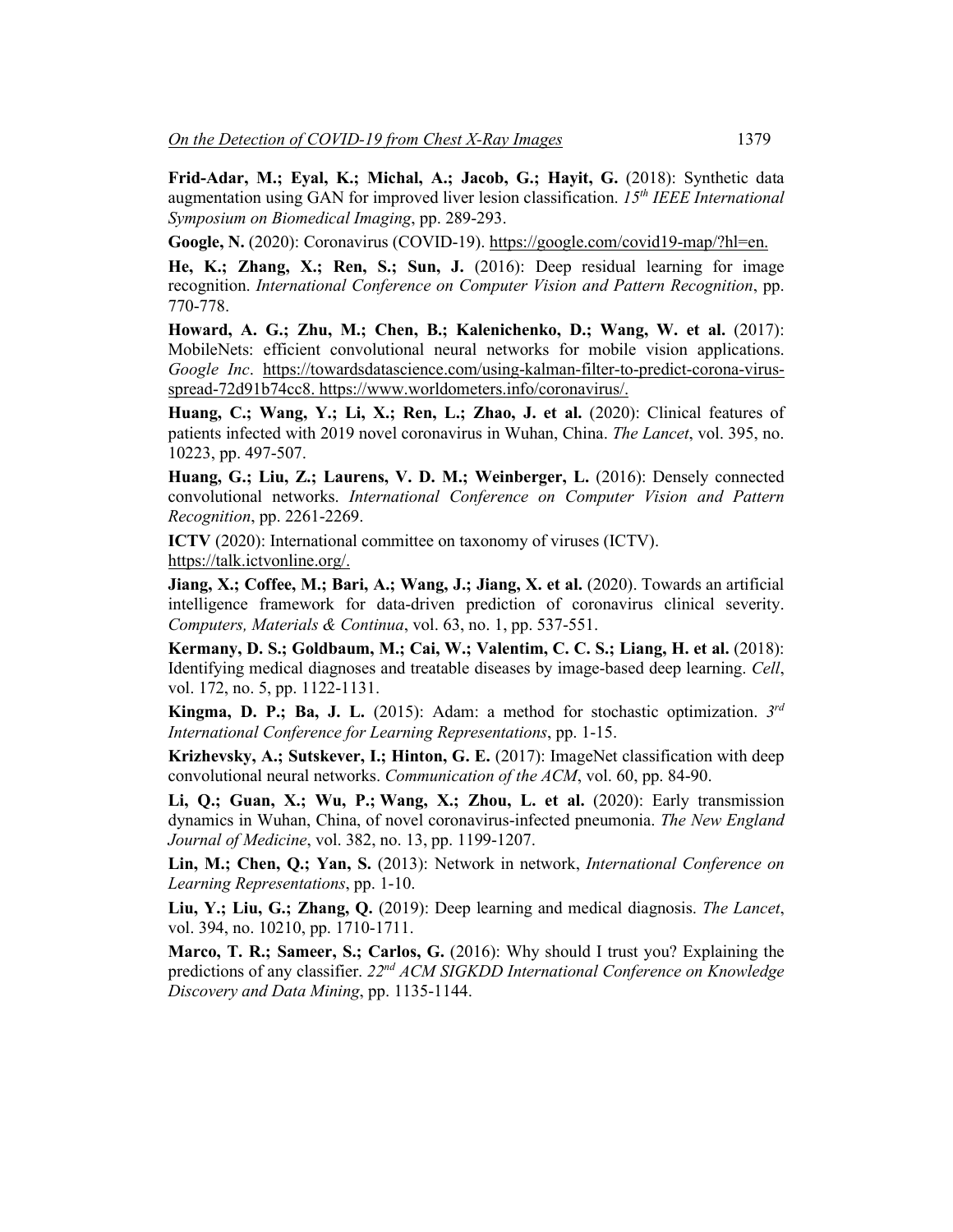**Raghu, M.; Zhang, C.; Kleinberg, J. M.; Bengio, S.** (2019): Transfusion: understanding transfer learning with applications to medical imaging. *33rd Conference on Neural Information Processing Systems*, pp. 1-22.

**Ran, K.** (2020): Using Kalman filters to predict spread of coronavirus.

**Ravishankar, H.; Sudhakar, P.; Venkataramani, R.; Thiruvenkadam, S.; Annangi, P. et al.** (2016): Understanding the mechanisms of deep transfer learning for medical images. *Deep Learning in Medical Image Analysis*.

Saba, T.; Mohamed, A. S.; El-Affendi, M.; Amin, J.; Sharif, M. (2020): Brain tumor detection using fusion of hand crafted and deep learning features. *Cognitive Systems Research*, vol. 59, pp. 221-230.

**Selvaraju, R. R.; Abhishek, D.; Ramakrishna, V.; Michael, C.; Devi, P. et al.** (2019): Grad-CAM: visual explanations from deep networks via gradient-based localization. *International Journal of Computer Vision*, vol. 128, no. 2, pp. 336-359.

**Simonyan, K.; Zisserman, A.** (2014): Very deep convolutional networks for large-scale image recognition. arXiv:1409.1556

**Smith, L. N.** (2017): Cyclical learning rates for training neural networks. *IEEE Winter Conference on Applications of Computer Vision*, pp. 464-472.

**Srivastava, N.; Hinton, G.; Krizhevsky, A.; Sutskever, I.; Salakhutdinov, R.** (2014): Dropout: a simple way to prevent neural networks from overfitting. *Journal of Machine Learning Research*, vol. 15, pp. 1929-1958.

**Wang, L.; Wong, A**. (2020): COVID-Net: a tailored deep convolutional neural network. *Design for Detection of COVID-19 Cases from Chest Radiography Images.* arXiv preprint.

**Wang, S.; Kang, B.; Ma, J. L.; Zeng, X. J.; Xiao, M. M. et al.** (2020): A deep learning algorithm using CT images to screen for corona virus disease (COVID-19). medRxiv.

**Wang, W.; Jiang, Y. B.; Luo, Y. H.; Li, J.; Wang, X. et al.** (2019): An advanced deep residual dense network (DRDN) approach for image super-resolution. *International Journal of Computational Intelligence Systems*, vol. 12, no. 2, pp. 1592-1601.

**Wang, W.; Li, Y. T.; Zou, T.; Wang, X.; You, J. Y. et al.** (2020): A novel image classification approach via Dense-MobileNet models. *Mobile Information Systems*, https://doi.org/10.1155/2020/7602384.

**Worldometer** (2020): COVID-19 coronavirus pandemic.

**Xu, X.; Jiang, X.; Ma, C.; Du, P.; Li, X. et al.** (2019): Automated detection of diabetic subject using pre-trained 2D-CNN models with frequency spectrum images extracted from heart rate signals. *Computers in Biology and Medicine,* vol. 113, pp. 103387.

**Yan, L.; Zhang, H. T.; Xiao, Y.; Wang, M.; Sun, C. et al.** (2020): Prediction of criticality in patients with severe COVID-19 infection using three clinical features: a machine learning-based prognostic model with clinical data in Wuhan, medRxiv.

**Yildirim, O.; Talo, M.; Ay, B.; Baloglu, U. B.; Aydin, G. et al.** (2019): Automated detection of diabetic subject using pre-trained 2D-CNN models with frequency spectrum images extracted from heart rate signals. *Computers in Biology and Medicine*, vol. 113.